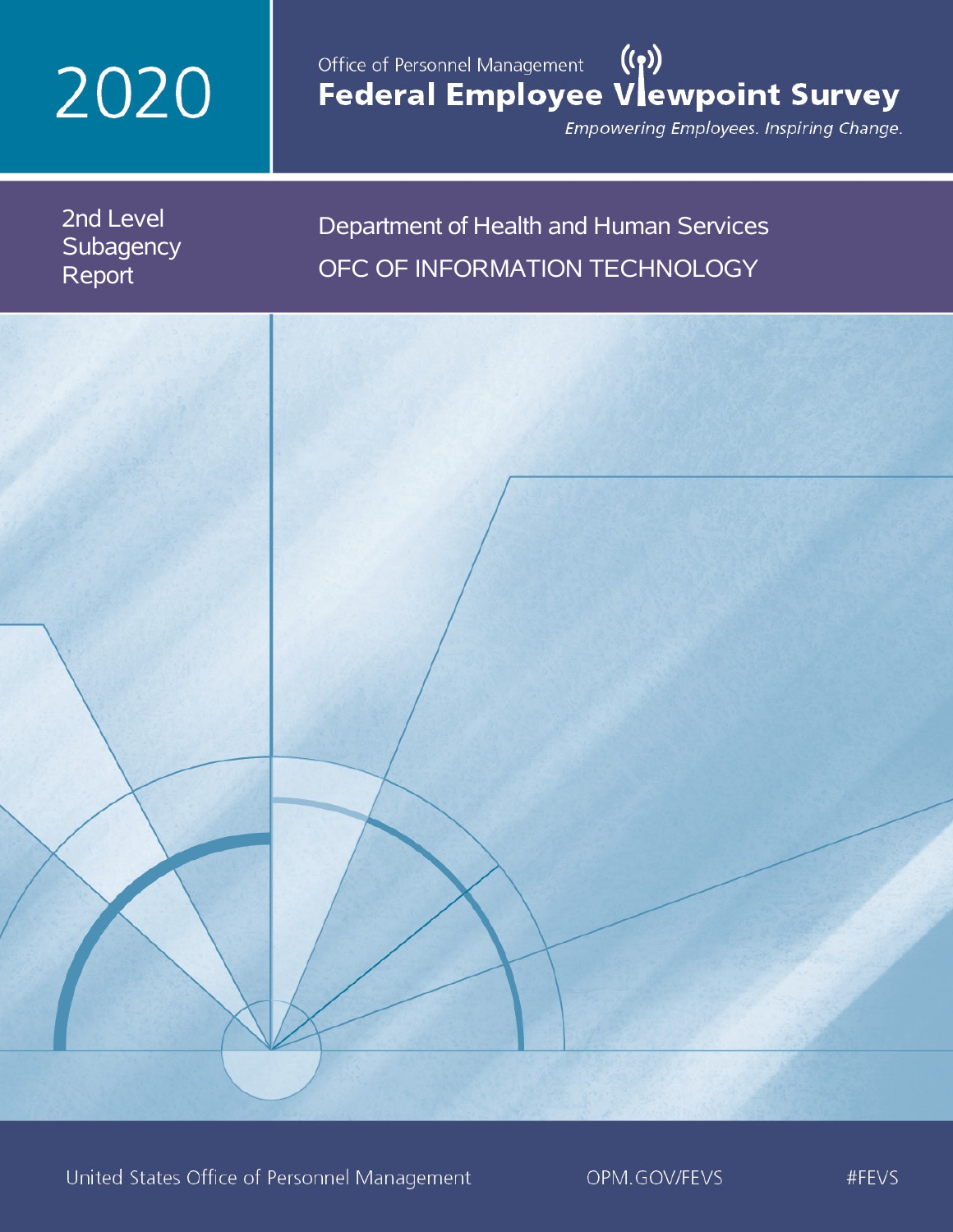## **Department of Health and Human Services OFC OF INFORMATION TECHNOLOGY** *2nd Level Subagency Report*

This 2020 OPM Federal Employee Viewpoint Survey Report provides summary results for the core FEVS, telework, work-life, and demographic items for your subagency, including comparisons to your department or agency.

#### **Response Summary**

| <b>Organizations</b>                    | <b>Surveys</b><br>Completed | <b>Response</b><br>Rate |
|-----------------------------------------|-----------------------------|-------------------------|
| Governmentwide                          | 624.800                     | 44.3%                   |
| Department of Health and Human Services | 50,393                      | 70.6%                   |
| Indian Health Service                   | 7,101                       | 54.7%                   |
| OFC OF INFORMATION TECHNOLOGY           | 43                          | 76.8%                   |

#### **Top 10 Positive & Negative Items and Leading & Trailing Your Comparison Group**

These sections provide high level information on how your sub-agency is doing.

#### **Main Report Results**

The results include response percentages for each survey item. The definitions for the Positive, Neutral, and Negative response percentages vary in the following ways across the three primary response scales used in the survey:

Positive: *"Strongly Agree* and *Agree"* or *"Very Satisfied* and *Satisfied"* or *"Very Good* and *Good"* Neutral: *"Neither Agree nor Disagree"* or *"Neither Satisfied nor Dissatisfied"* or *"Fair"* Negative: *"Disagree* and *Strongly Disagree"* or *"Dissatisfied* and *Very Dissatisfied"* or *"Poor* and *Very Poor"*

Positive, Neutral, and Negative percentages are based on the total number of responses (N) that are in these three categories. The number of *Do Not Know (DNK), Choose Not to Participate, Not Available to me,* or *Unaware of Programs* responses, where applicable, is listed separately.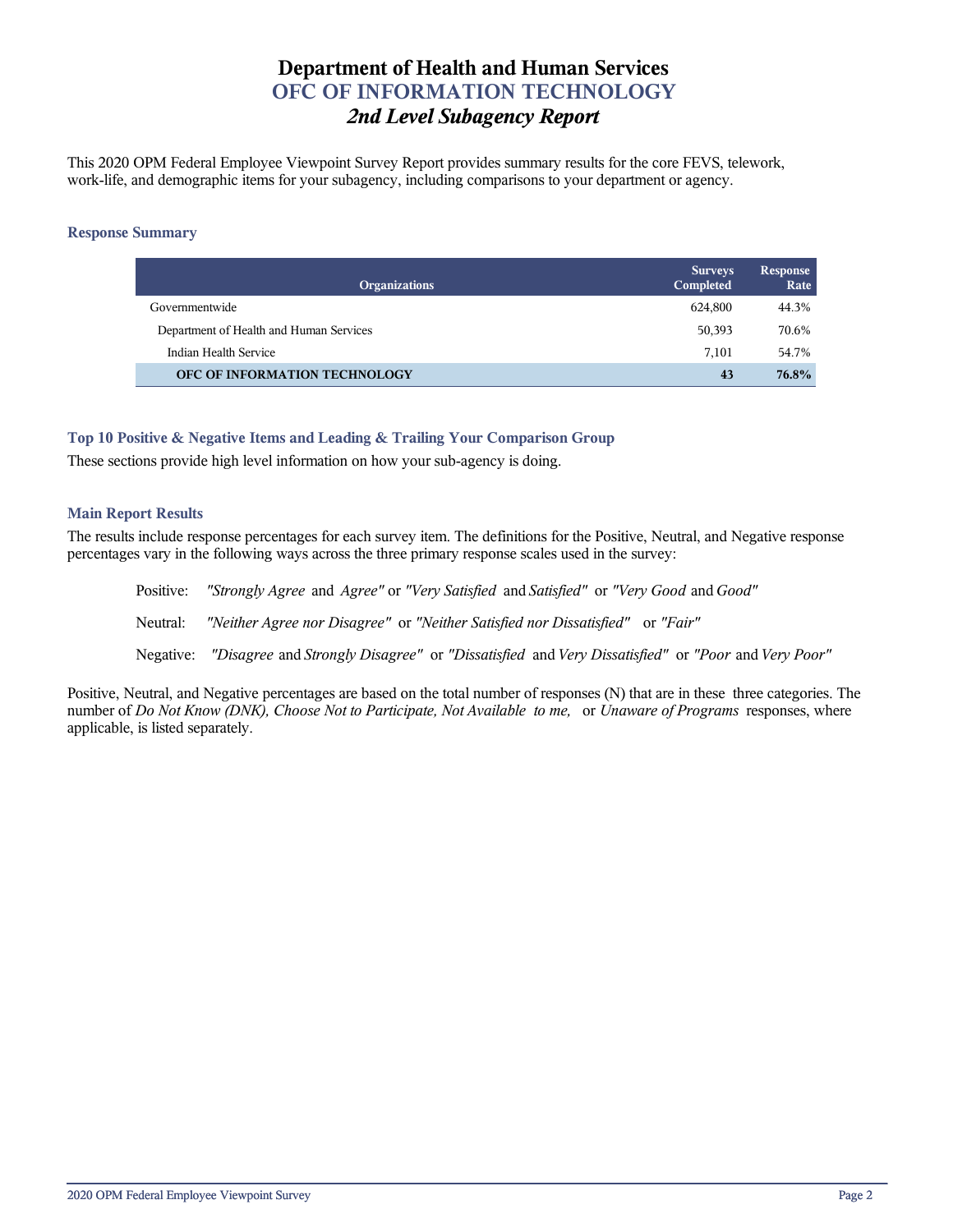#### **Top 10 Positive & Negative Items**

The figures below highlight the top 10 positive and negative results from the survey to help you quickly identify the most positive and most negative aspects of the organizational environment (only items 1 to 10 and 12 to 38 are included). Use this snapshot as a quick reference or overview of your OPM FEVS results.

#### *Highest Percent Positive*

| 96.5% | The people I work with cooperate to get the<br>job done. $(Q9)$                                                  |
|-------|------------------------------------------------------------------------------------------------------------------|
| 94.9% | My supervisor treats me with respect. $(Q23)$                                                                    |
| 94.4% | I know how my work relates to the agency's<br>goals. $(Q7)$                                                      |
| 94.4% | Overall, how good a job do you feel is being<br>done by your immediate supervisor? (Q25)                         |
| 93.8% | I can disclose a suspected violation of any<br>law, rule or regulation without fear of<br>reprisal. (Q8)         |
| 93.6% | My supervisor supports my need to balance<br>work and other life issues. (Q19)                                   |
| 93.3% | Supervisors in my work unit support<br>employee development. (Q21)                                               |
| 89.7% | My supervisor listens to what I have to say.<br>(Q22)                                                            |
| 89.3% | My work unit has the job-relevant<br>knowledge and skills necessary to<br>accomplish organizational goals. (Q13) |
| 89.2% | I have trust and confidence in my supervisor.<br>(Q24)                                                           |

#### *Highest Percent Negative*

- 37.0% My workload is reasonable. (Q5)
- 21.6% I believe the results of this survey will be used to make my agency a better place to work. (Q18)
- 16.3% In my organization, senior leaders generate high levels of motivation and commitment in the workforce. (Q26)
- 14.0% In my work unit, steps are taken to deal with a poor performer who cannot or will not improve. (Q10)
- 13.3% In my work unit, differences in performance are recognized in a meaningful way. (Q12)
- 12.9% How satisfied are you with the information you receive from management on what's going on in your organization? (Q34)
- 12.1% Employees are recognized for providing high quality products and services. (Q14)
- 11.5% Managers promote communication among different work units (for example, about projects, goals, needed resources). (Q29)
- 9.9% I feel encouraged to come up with new and better ways of doing things. (Q2)
- 8.8% I have a high level of respect for my organization's senior leaders. (Q31)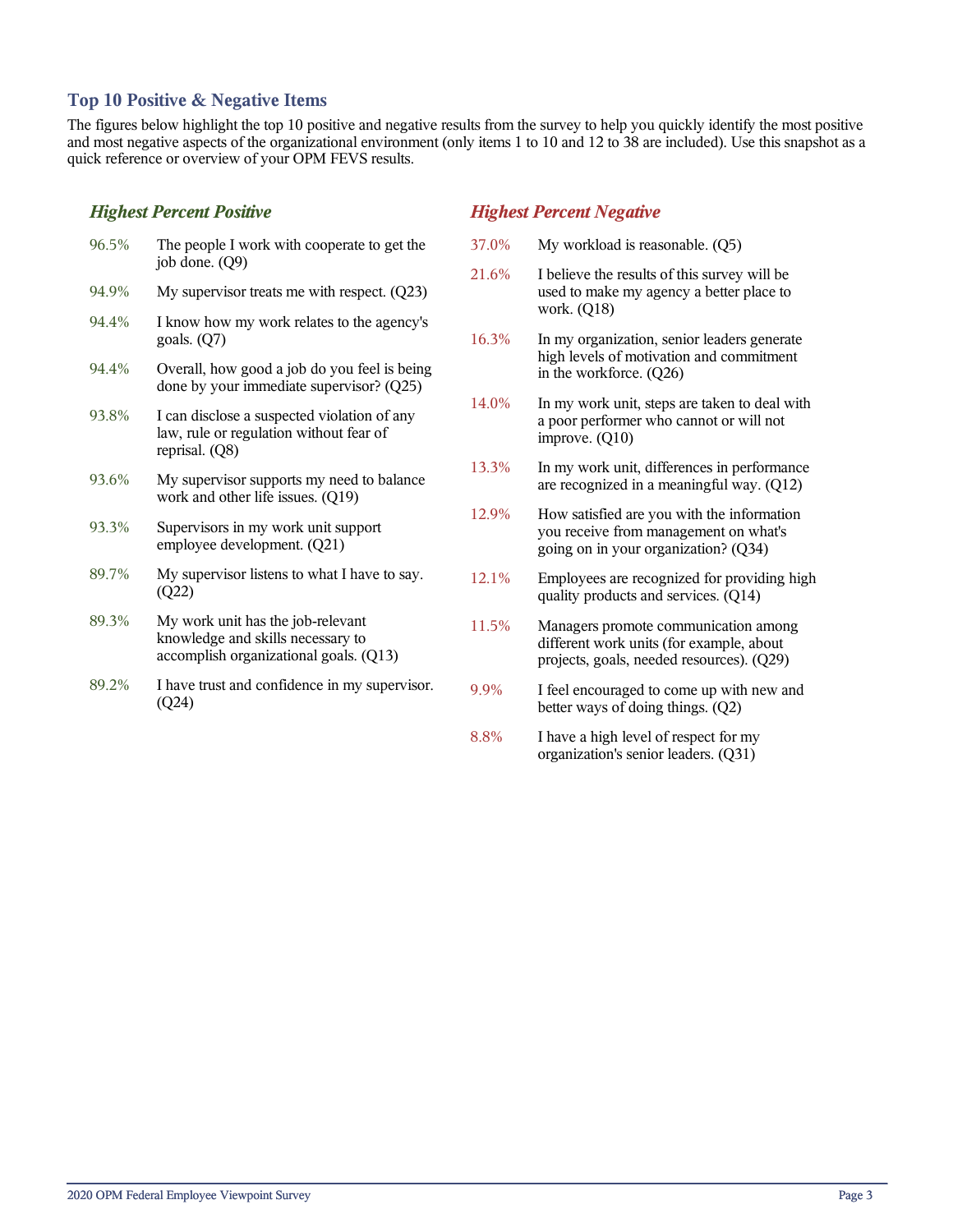## **Leading Your Comparison Group**

The figure below allows you to see where your subagency results are higher than your comparison group (Indian Health Service) average (only items 1 to 10 and 12 to 38 are included). Only survey items with differences of 3 percentage points or more from your comparison group average are displayed. If your subagency has more than 10 items that are higher than the average, only the 10 items with the greatest differences are shown. An '\*' in % Positive Response represents a percentage less than 8.

OFC OF INFORMATION TECHNOLOGY

Indian Health Service

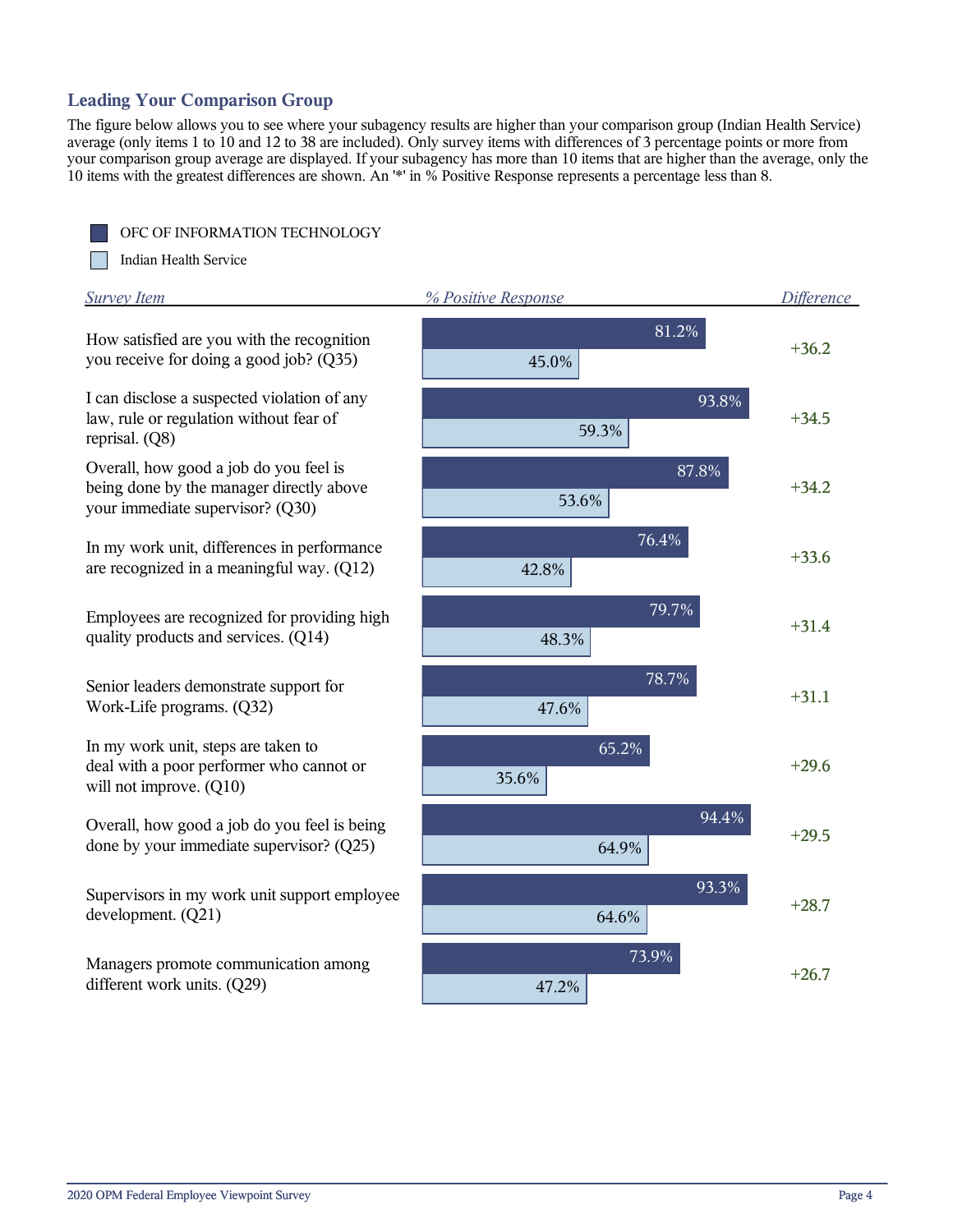## **Trailing Your Comparison Group**

The figure below allows you to see where your subagency results are lower than your comparison group (Indian Health Service) average (only items 1 to 10 and 12 to 38 are included). Only survey items with differences of 3 percentage points or more from your comparison group average are displayed. If your subagency has more than 10 items that are lower than the average, only the 10 items with the greatest differences are shown. An '\*' in % Positive Response represents a percentage less than 8.

| OFC OF INFORMATION TECHNOLOGY   |                     |                   |
|---------------------------------|---------------------|-------------------|
| Indian Health Service           |                     |                   |
| <b>Survey Item</b>              | % Positive Response | <i>Difference</i> |
|                                 | 40.6%               |                   |
| My workload is reasonable. (Q5) | 66.4%               | $-25.8$           |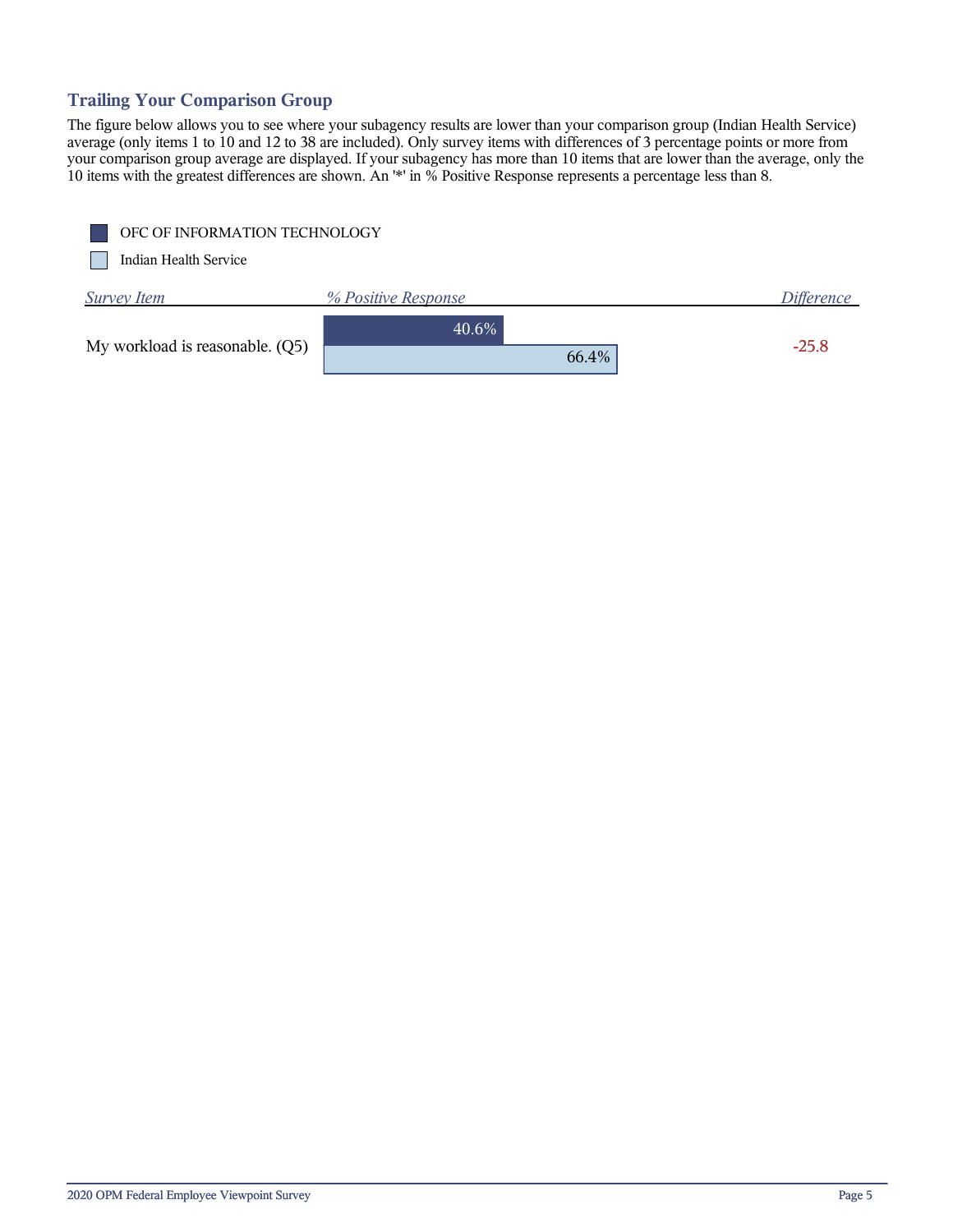## **My Work Experience**

#### *1. I am given a real opportunity to improve my skills in my organization.*

| <b>Organizations</b>                    | N       | <b>Positive</b> | <b>Neutral</b> | <b>Negative</b> |
|-----------------------------------------|---------|-----------------|----------------|-----------------|
| Governmentwide                          | 619.947 | 69.9%           | 15.2%          | 14.8%           |
| Department of Health and Human Services | 50.112  | 75.8%           | 13.3%          | 10.9%           |
| Indian Health Service                   | 7.053   | 64.3%           | 19.2%          | 16.5%           |
| <b>OFC OF INFORMATION TECHNOLOGY</b>    | 43      | 77.0%           | $21.7\%$       | 1.3%            |

#### *2. I feel encouraged to come up with new and better ways of doing things.*

| <b>Organizations</b>                    | N       | <b>Positive</b> | <b>Neutral</b> | <b>Negative</b> |
|-----------------------------------------|---------|-----------------|----------------|-----------------|
| Governmentwide                          | 615.099 | 66.6%           | 15.9%          | 17.5%           |
| Department of Health and Human Services | 49.723  | 72.9%           | 14.0%          | 13.1%           |
| Indian Health Service                   | 6.994   | 61.1%           | 19.8%          | 19.1%           |
| OFC OF INFORMATION TECHNOLOGY           | 43      | 84.8%           | $5.2\%$        | $9.9\%$         |

#### *3. My work gives me a feeling of personal accomplishment.*

| <b>Organizations</b>                    | N       | <b>Positive</b> | <b>Neutral</b> | <b>Negative</b> |
|-----------------------------------------|---------|-----------------|----------------|-----------------|
| Governmentwide                          | 618.334 | 74.6%           | 13.7%          | 11.7%           |
| Department of Health and Human Services | 49.967  | 80.5%           | 11.4%          | 8.0%            |
| Indian Health Service                   | 7.003   | 74.5%           | 14.9%          | 10.6%           |
| OFC OF INFORMATION TECHNOLOGY           | 43      | 84.8%           | $12.1\%$       | 3.1%            |

#### *4. I know what is expected of me on the job.*

| <b>Organizations</b>                    | N       | <b>Positive</b> | <b>Neutral</b> | <b>Negative</b> |
|-----------------------------------------|---------|-----------------|----------------|-----------------|
| Governmentwide                          | 621.862 | 83.5%           | 9.2%           | 7.3%            |
| Department of Health and Human Services | 50.138  | 86.0%           | 8.1%           | 5.9%            |
| Indian Health Service                   | 7.057   | 84.8%           | 8.9%           | 6.3%            |
| OFC OF INFORMATION TECHNOLOGY           | 43      | 84.1%           | $11.6\%$       | 4.3%            |

#### *5. My workload is reasonable.*

| <b>Organizations</b>                    | N       | <b>Positive</b> | <b>Neutral</b> | <b>Negative</b> | <b>DNK</b><br>(N) |
|-----------------------------------------|---------|-----------------|----------------|-----------------|-------------------|
| Governmentwide                          | 619.493 | 66.7%           | 12.7%          | 20.6%           | 931               |
| Department of Health and Human Services | 50.052  | 67.6%           | 12.7%          | 19.7%           | 60                |
| Indian Health Service                   | 7.048   | 66.4%           | 14.0%          | 19.6%           | 11                |
| OFC OF INFORMATION TECHNOLOGY           | 43      | $40.6\%$        | 22.4%          | 37.0%           | $\bf{0}$          |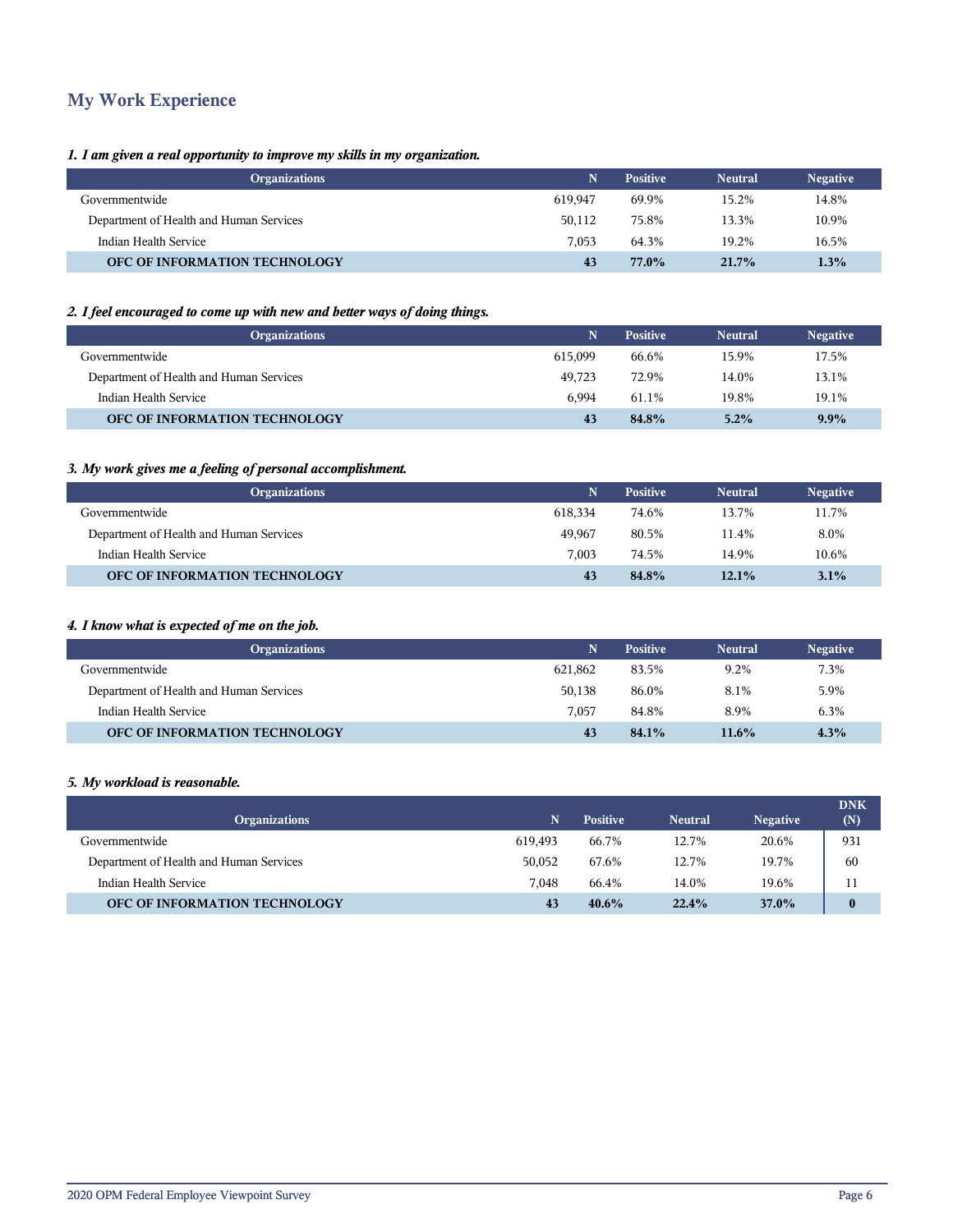## **My Work Experience (continued)**

#### *6. My talents are used well in the workplace.*

| <b>Organizations</b>                    | N.      | <b>Positive</b> | <b>Neutral</b> | <b>Negative</b> | <b>DNK</b><br>(N) |
|-----------------------------------------|---------|-----------------|----------------|-----------------|-------------------|
| Governmentwide                          | 611.287 | 65.9%           | 15.3%          | 18.8%           | 1,541             |
| Department of Health and Human Services | 49.454  | 70.5%           | 14.4%          | 15.1%           | 89                |
| Indian Health Service                   | 6.969   | 68.9%           | 16.7%          | 14.4%           | 21                |
| OFC OF INFORMATION TECHNOLOGY           | 42      | 83.1%           | $9.9\%$        | $7.0\%$         | $\bf{0}$          |

#### *7. I know how my work relates to the agency's goals.*

| <b>Organizations</b>                    | N       | <b>Positive</b> | <b>Neutral</b> | <b>Negative</b> | <b>DNK</b><br>(N) |
|-----------------------------------------|---------|-----------------|----------------|-----------------|-------------------|
| Governmentwide                          | 618.591 | 87.1%           | 7.9%           | 5.0%            | 1,479             |
| Department of Health and Human Services | 49.901  | 89.9%           | 6.7%           | 3.4%            | 102               |
| Indian Health Service                   | 7.005   | 86.5%           | 9.9%           | 3.7%            | 25                |
| OFC OF INFORMATION TECHNOLOGY           | 43      | 94.4%           | 4.3%           | $1.3\%$         | $\bf{0}$          |

#### *8. I can disclose a suspected violation of any law, rule or regulation without fear of reprisal.*

| <b>Organizations</b>                    | N.      | <b>Positive</b> | <b>Neutral</b> | <b>Negative</b> | <b>DNK</b><br>(N) |
|-----------------------------------------|---------|-----------------|----------------|-----------------|-------------------|
| Governmentwide                          | 604.744 | 68.5%           | 16.1%          | 15.4%           | 18,046            |
| Department of Health and Human Services | 48.101  | 67.7%           | 17.8%          | 14.5%           | 2,074             |
| Indian Health Service                   | 6.953   | 59.3%           | 19.8%          | 20.9%           | 120               |
| OFC OF INFORMATION TECHNOLOGY           | 41      | 93.8%           | $2.7\%$        | 3.6%            | $\overline{2}$    |

## **My Work Unit**

#### *9. The people I work with cooperate to get the job done.*

| <b>Organizations</b>                    | N       | <b>Positive</b> | <b>Neutral</b> | <b>Negative</b> |
|-----------------------------------------|---------|-----------------|----------------|-----------------|
| Governmentwide                          | 623.646 | 84.1%           | 8.5%           | 7.4%            |
| Department of Health and Human Services | 50.280  | 86.2%           | 7.7%           | 6.2%            |
| Indian Health Service                   | 7.090   | 70.8%           | 15.3%          | 13.9%           |
| OFC OF INFORMATION TECHNOLOGY           | 43      | $96.5\%$        | $1.7\%$        | $1.7\%$         |

#### *10. In my work unit, steps are taken to deal with a poor performer who cannot or will not improve.*

| <b>Organizations</b>                    |         | <b>Positive</b> | <b>Neutral</b> | <b>Negative</b> | <b>DNK</b><br>(N) |
|-----------------------------------------|---------|-----------------|----------------|-----------------|-------------------|
| Governmentwide                          | 540,222 | 42.3%           | 27.5%          | 30.2%           | 83,418            |
| Department of Health and Human Services | 42.095  | 46.8%           | 28.8%          | 24.4%           | 8,163             |
| Indian Health Service                   | 6.636   | 35.6%           | 27.4%          | 37.0%           | 455               |
| <b>OFC OF INFORMATION TECHNOLOGY</b>    | 34      | 65.2%           | 20.8%          | 14.0%           | $\mathbf Q$       |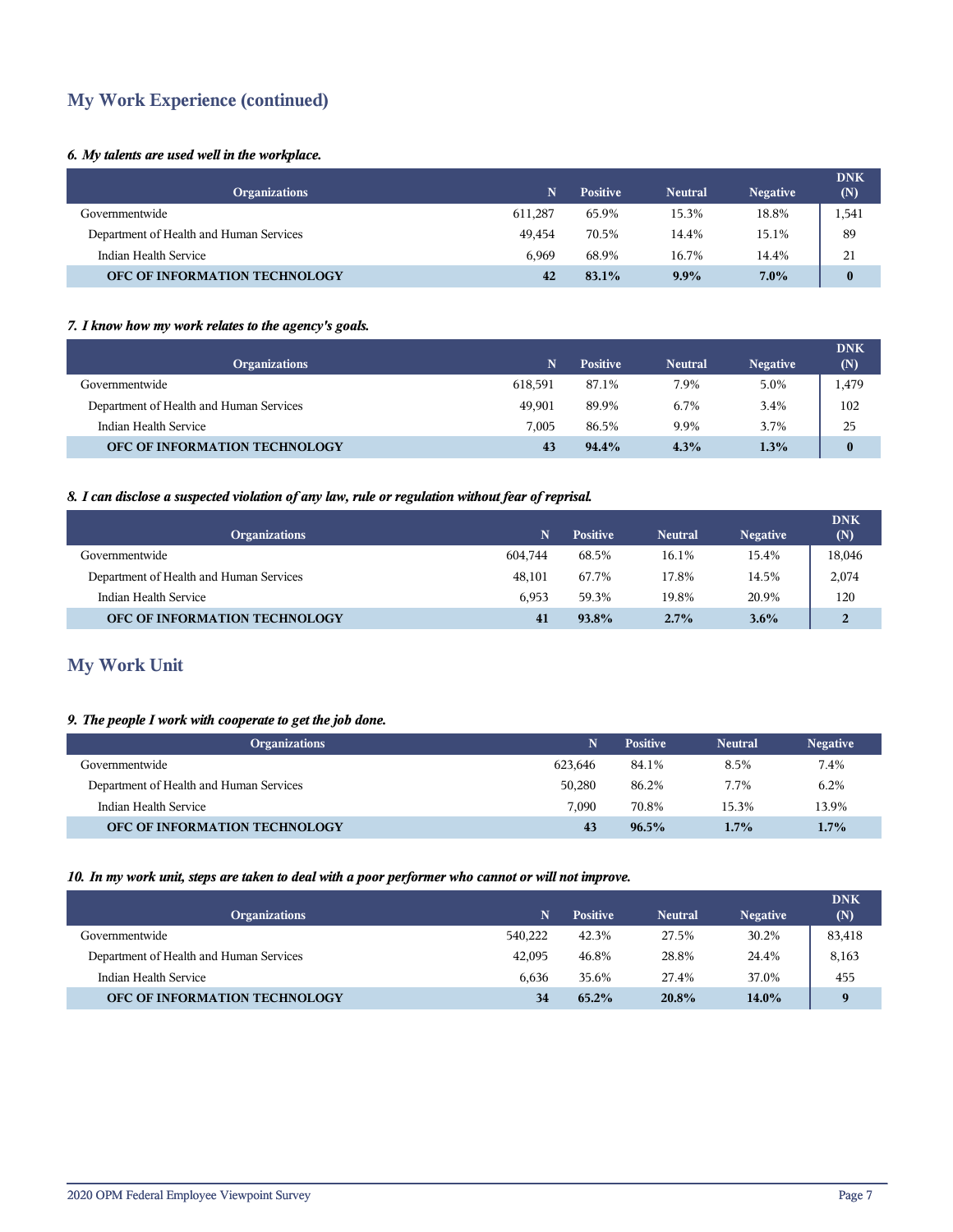## **My Work Unit (continued)**

#### *11. In my work unit poor performers usually:*

| <b>Organizations</b>                    |         | Remain<br>In Work<br><b>Unit And</b><br>Improve<br>N Over Time | <b>Remain</b><br>In Work<br><b>Unit And</b><br><b>Continue</b><br>To<br>Under-<br>Perform | Leave<br><b>Work Unit-</b><br>Removed<br><sub>or</sub><br><b>Transferred</b> | Leave<br>Work<br>Unit-<br>Quit | No Poor<br>Performers In<br><b>Work Unit</b> | Do Not<br><b>Know</b><br>(N) |
|-----------------------------------------|---------|----------------------------------------------------------------|-------------------------------------------------------------------------------------------|------------------------------------------------------------------------------|--------------------------------|----------------------------------------------|------------------------------|
| Governmentwide                          | 479,951 | 18.6%                                                          | 49.3%                                                                                     | 9.3%                                                                         | 2.0%                           | 20.8%                                        | 143,690                      |
| Department of Health and Human Services | 37,049  | 21.2%                                                          | 41.6%                                                                                     | 9.7%                                                                         | 2.6%                           | 24.8%                                        | 13,199                       |
| Indian Health Service                   | 5,697   | 19.8%                                                          | 57.0%                                                                                     | 5.9%                                                                         | 2.7%                           | 14.5%                                        | 1,393                        |
| OFC OF INFORMATION TECHNOLOGY           | 33      | 13.9%                                                          | 27.1%                                                                                     | $0.0\%$                                                                      | 8.6%                           | $50.5\%$                                     | 10                           |

#### *12. In my work unit, differences in performance are recognized in a meaningful way.*

| <b>Organizations</b>                    |         | <b>Positive</b> | <b>Neutral</b> | <b>Negative</b> | <b>DNK</b><br>(N) |
|-----------------------------------------|---------|-----------------|----------------|-----------------|-------------------|
| Governmentwide                          | 574.692 | 50.9%           | 25.0%          | 24.1%           | 48,809            |
| Department of Health and Human Services | 45.977  | 57.1%           | 23.3%          | 19.6%           | 4,281             |
| Indian Health Service                   | 6.810   | 42.8%           | 27.8%          | 29.4%           | 277               |
| <b>OFC OF INFORMATION TECHNOLOGY</b>    | 36      | 76.4%           | 10.3%          | $13.3\%$        | 6                 |

#### *13. My work unit has the job-relevant knowledge and skills necessary to accomplish organizational goals.*

| <b>Organizations</b>                    | N       | <b>Positive</b> | <b>Neutral</b> | <b>Negative</b> | <b>DNK</b><br>(N) |
|-----------------------------------------|---------|-----------------|----------------|-----------------|-------------------|
| Governmentwide                          | 618.137 | 81.9%           | 10.5%          | 7.6%            | 5,585             |
| Department of Health and Human Services | 49.869  | 85.0%           | 9.1%           | 5.9%            | 414               |
| Indian Health Service                   | 7.025   | 73.9%           | 16.8%          | 9.4%            | 60                |
| OFC OF INFORMATION TECHNOLOGY           | 43      | 89.3%           | $8.6\%$        | 2.1%            | $\bf{0}$          |

## **My Agency**

#### *14. Employees are recognized for providing high quality products and services.*

| N.      | <b>Positive</b> | <b>Neutral</b> | <b>Negative</b> | <b>DNK</b><br>(N) |
|---------|-----------------|----------------|-----------------|-------------------|
| 614.057 | 64.3%           | 17.0%          | 18.8%           | 7,882             |
| 49.602  | 70.7%           | 15.0%          | 14.3%           | 579               |
| 6.996   | 48.3%           | 24.0%          | 27.7%           | 70                |
| 41      | 79.7%           | 8.2%           | 12.1%           |                   |
|         |                 |                |                 |                   |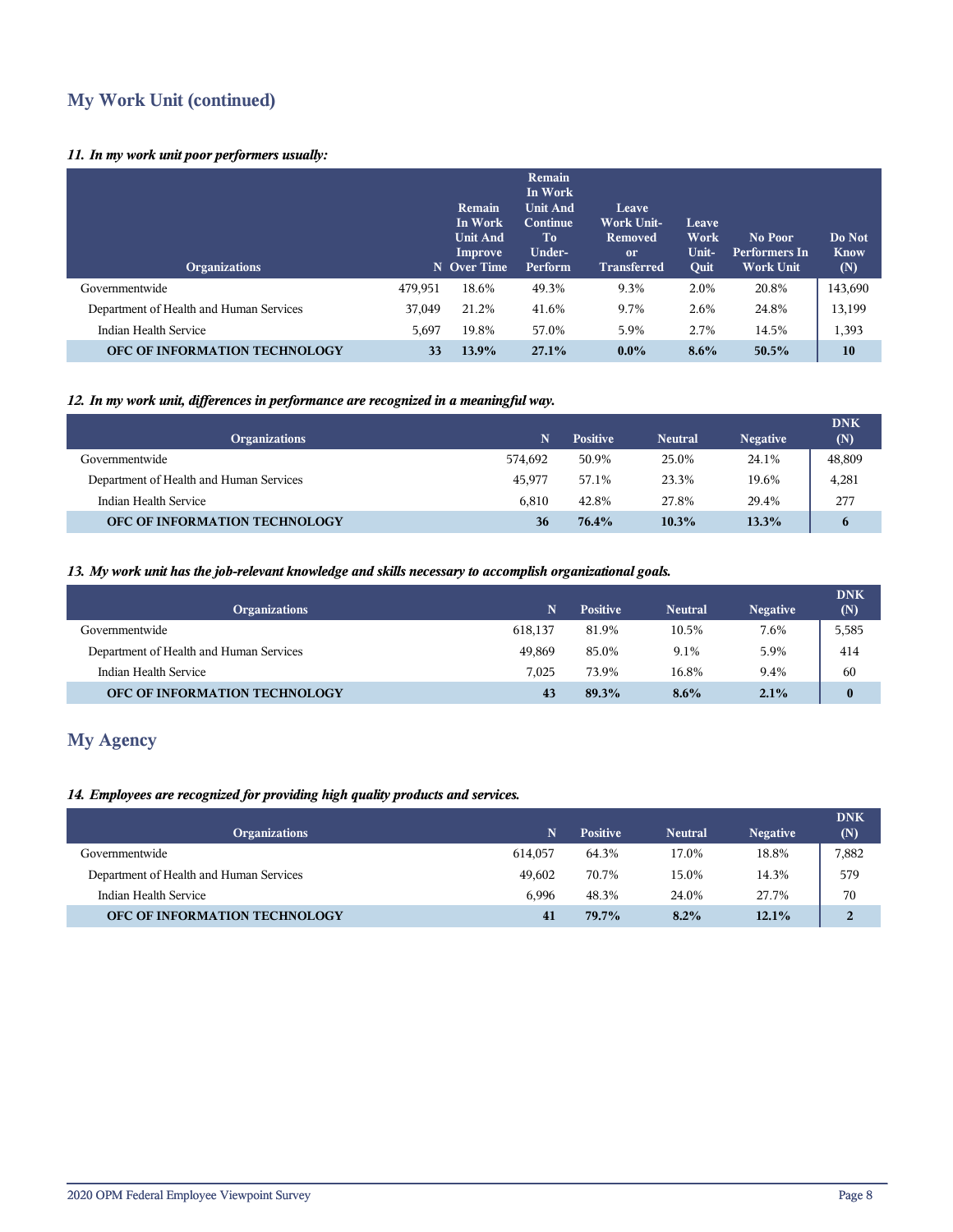## **My Agency (continued)**

#### *15. Employees are protected from health and safety hazards on the job.*

| <b>Organizations</b>                    | N       | <b>Positive</b> | <b>Neutral</b> | <b>Negative</b> | <b>DNK</b><br>(N) |
|-----------------------------------------|---------|-----------------|----------------|-----------------|-------------------|
| Governmentwide                          | 615.590 | 77.3%           | 11.3%          | 11.4%           | 6,144             |
| Department of Health and Human Services | 49.331  | 84.3%           | 9.4%           | 6.3%            | 795               |
| Indian Health Service                   | 7.031   | 71.1%           | 15.2%          | 13.7%           | 35                |
| OFC OF INFORMATION TECHNOLOGY           | 41      | 88.6%           | $11.4\%$       | $0.0\%$         |                   |

#### *16. My agency is successful at accomplishing its mission.*

| <b>Organizations</b>                    | N       | <b>Positive</b> | <b>Neutral</b> | <b>Negative</b> | <b>DNK</b><br>(N) |
|-----------------------------------------|---------|-----------------|----------------|-----------------|-------------------|
| Governmentwide                          | 614.969 | 81.4%           | 12.5%          | 6.1%            | 7,377             |
| Department of Health and Human Services | 49.679  | 82.8%           | 11.8%          | 5.5%            | 527               |
| Indian Health Service                   | 7.008   | 67.9%           | 22.4%          | 9.7%            | 63                |
| OFC OF INFORMATION TECHNOLOGY           | 42      | 85.5%           | $12.7\%$       | $1.7\%$         |                   |

#### *17. I recommend my organization as a good place to work.*

| <b>Organizations</b>                    | N       | <b>Positive</b> | <b>Neutral</b> | <b>Negative</b> |
|-----------------------------------------|---------|-----------------|----------------|-----------------|
| Governmentwide                          | 623.730 | 70.7%           | 17.2%          | 12.1%           |
| Department of Health and Human Services | 50.290  | 77.2%           | 14.4%          | 8.4%            |
| Indian Health Service                   | 7.092   | 64.9%           | 22.7%          | 12.4%           |
| OFC OF INFORMATION TECHNOLOGY           | 43      | 82.5%           | 14.4%          | 3.1%            |

#### *18. I believe the results of this survey will be used to make my agency a better place to work.*

| <b>Organizations</b>                    |         | <b>Positive</b> | <b>Neutral</b> | <b>Negative</b> | <b>DNK</b><br>(N) |
|-----------------------------------------|---------|-----------------|----------------|-----------------|-------------------|
| Governmentwide                          | 580.828 | 42.9%           | 28.2%          | 28.8%           | 43,177            |
| Department of Health and Human Services | 47.203  | 56.9%           | 24.4%          | 18.7%           | 3,099             |
| Indian Health Service                   | 6.644   | 47.1%           | 27.9%          | 25.0%           | 445               |
| <b>OFC OF INFORMATION TECHNOLOGY</b>    | 41      | 54.9%           | 23.5%          | 21.6%           | $\overline{2}$    |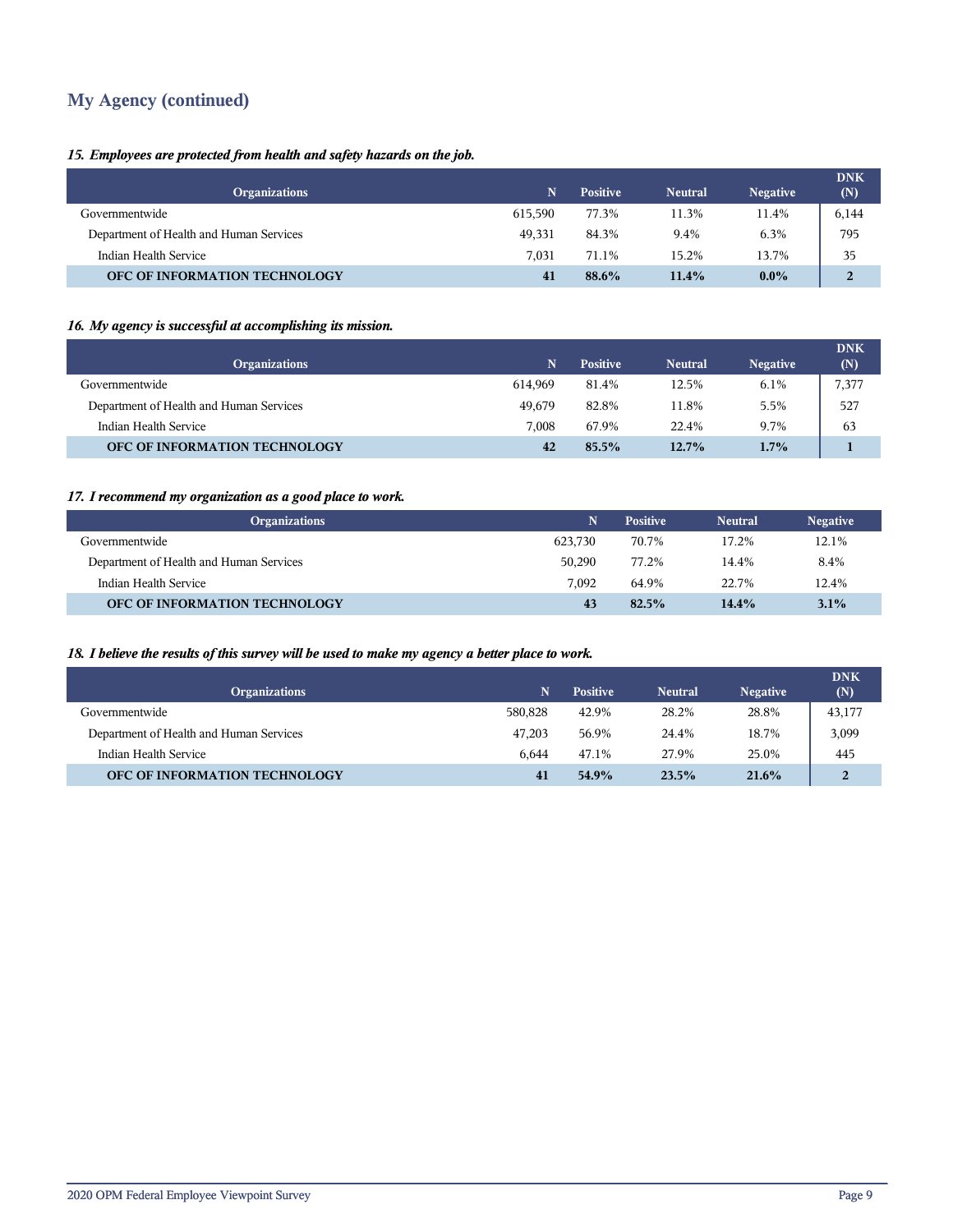## **My Supervisor**

#### *19. My supervisor supports my need to balance work and other life issues.*

| <b>Organizations</b>                    | N       | <b>Positive</b> | <b>Neutral</b> | <b>Negative</b> | <b>DNK</b><br>(N) |
|-----------------------------------------|---------|-----------------|----------------|-----------------|-------------------|
| Governmentwide                          | 620,352 | 84.8%           | 8.1%           | 7.1%            | 3,002             |
| Department of Health and Human Services | 50,065  | 86.5%           | 7.1%           | 6.4%            | 214               |
| Indian Health Service                   | 7.047   | 71.7%           | 13.9%          | 14.4%           | 37                |
| OFC OF INFORMATION TECHNOLOGY           | 43      | $93.6\%$        | 6.4%           | $0.0\%$         | $\bf{0}$          |

#### *20. My supervisor is committed to a workforce representative of all segments of society.*

| <b>Organizations</b>                    | N.      | <b>Positive</b> | <b>Neutral</b> | <b>Negative</b> | <b>DNK</b><br>(N) |
|-----------------------------------------|---------|-----------------|----------------|-----------------|-------------------|
| Governmentwide                          | 590,535 | 78.9%           | 14.7%          | 6.4%            | 32,108            |
| Department of Health and Human Services | 47.884  | 81.3%           | 12.6%          | 6.1%            | 2,300             |
| Indian Health Service                   | 6.820   | 65.6%           | 21.3%          | 13.1%           | 246               |
| OFC OF INFORMATION TECHNOLOGY           | 42      | 88.7%           | $6.2\%$        | 5.1%            |                   |

#### *21. Supervisors in my work unit support employee development.*

| <b>Organizations</b>                    | N       | <b>Positive</b> | <b>Neutral</b> | <b>Negative</b> | <b>DNK</b><br>(N) |
|-----------------------------------------|---------|-----------------|----------------|-----------------|-------------------|
| Governmentwide                          | 616.623 | 77.8%           | 12.5%          | 9.7%            | 6,265             |
| Department of Health and Human Services | 49.785  | 80.9%           | 10.8%          | 8.3%            | 437               |
| Indian Health Service                   | 7.011   | 64.6%           | 18.9%          | 16.5%           | 68                |
| OFC OF INFORMATION TECHNOLOGY           | 42      | 93.3%           | $3.5\%$        | 3.1%            |                   |

#### *22. My supervisor listens to what I have to say.*

| <b>Organizations</b>                    | N       | <b>Positive</b> | <b>Neutral</b> | <b>Negative</b> |
|-----------------------------------------|---------|-----------------|----------------|-----------------|
| Governmentwide                          | 621.769 | 82.7%           | 9.1%           | 8.1%            |
| Department of Health and Human Services | 50.108  | 83.9%           | 8.7%           | 7.4%            |
| Indian Health Service                   | 7.057   | 70.4%           | 15.7%          | 14.0%           |
| OFC OF INFORMATION TECHNOLOGY           | 43      | 89.7%           | 6.4%           | 3.9%            |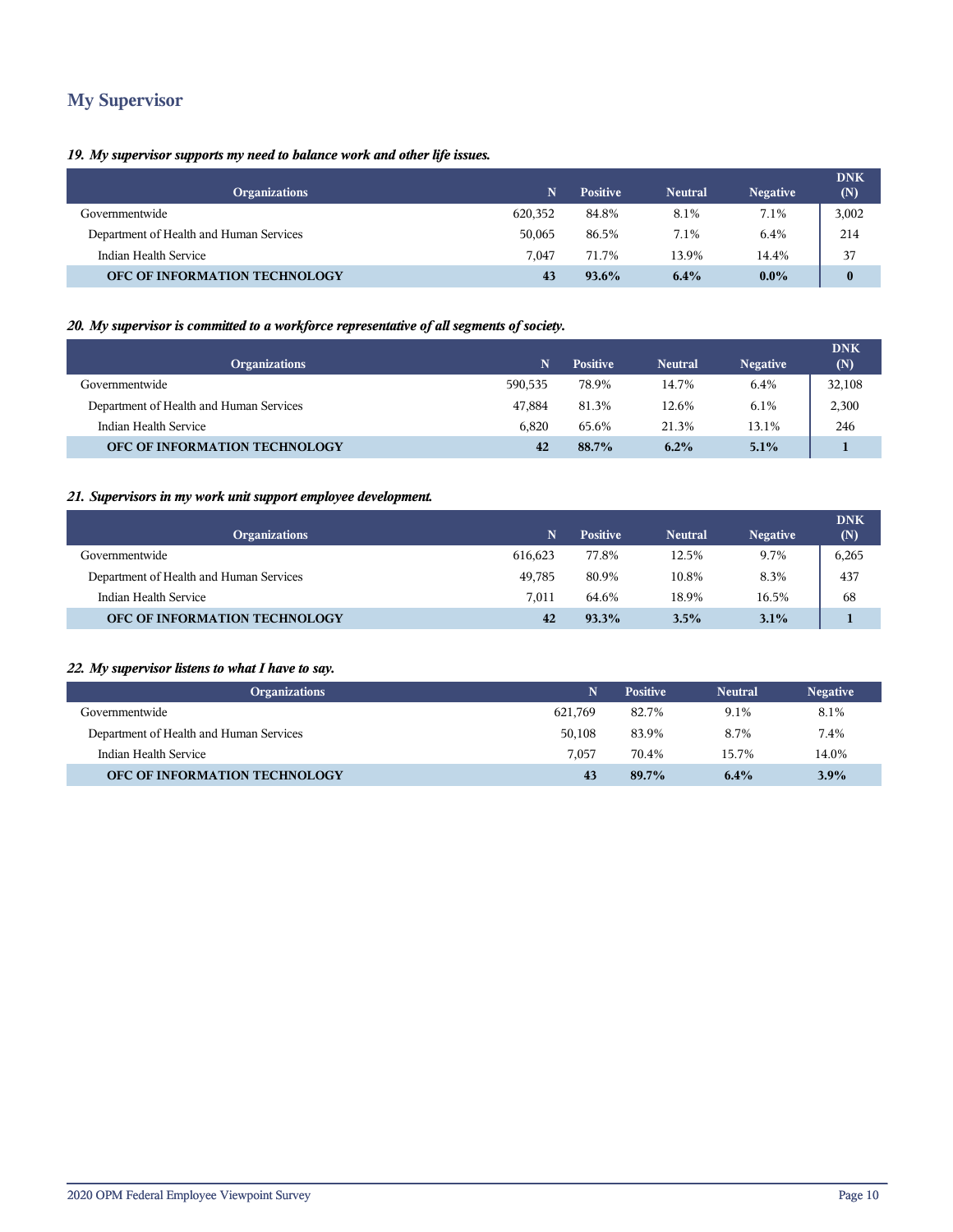## **My Supervisor (continued)**

#### *23. My supervisor treats me with respect.*

| <b>Organizations</b>                    | N       | <b>Positive</b> | <b>Neutral</b> | <b>Negative</b> |
|-----------------------------------------|---------|-----------------|----------------|-----------------|
| Governmentwide                          | 621.647 | 86.5%           | 7.6%           | 5.9%            |
| Department of Health and Human Services | 50.095  | 86.5%           | 7.6%           | 5.9%            |
| Indian Health Service                   | 7.062   | 74.4%           | 14.7%          | 11.0%           |
| <b>OFC OF INFORMATION TECHNOLOGY</b>    | 43      | 94.9%           | 5.1%           | $0.0\%$         |

#### *24. I have trust and confidence in my supervisor.*

| <b>Organizations</b>                    | N       | <b>Positive</b> | <b>Neutral</b> | <b>Negative</b> |
|-----------------------------------------|---------|-----------------|----------------|-----------------|
| Governmentwide                          | 621.453 | 76.0%           | 12.6%          | 11.3%           |
| Department of Health and Human Services | 50,055  | 78.0%           | 11.9%          | 10.1%           |
| Indian Health Service                   | 7.056   | 64.1%           | 18.3%          | 17.6%           |
| OFC OF INFORMATION TECHNOLOGY           | 43      | 89.2%           | 9.5%           | 1.3%            |

#### *25. Overall, how good a job do you feel is being done by your immediate supervisor?*

| <b>Organizations</b>                    | N       | <b>Positive</b> | <b>Neutral</b> | <b>Negative</b> |
|-----------------------------------------|---------|-----------------|----------------|-----------------|
| Governmentwide                          | 623.361 | 78.1%           | 14.0%          | 7.8%            |
| Department of Health and Human Services | 50,237  | 80.5%           | 12.5%          | 7.0%            |
| Indian Health Service                   | 7.089   | 64.9%           | 20.2%          | 14.8%           |
| <b>OFC OF INFORMATION TECHNOLOGY</b>    | 43      | 94.4%           | 4.3%           | 1.3%            |

## **Leadership**

#### *26. In my organization, senior leaders generate high levels of motivation and commitment in the workforce.*

| <b>Organizations</b>                    | N       | <b>Positive</b> | <b>Neutral</b> | <b>Negative</b> | <b>DNK</b><br>(N) |
|-----------------------------------------|---------|-----------------|----------------|-----------------|-------------------|
| Governmentwide                          | 610.089 | 50.7%           | 23.6%          | 25.7%           | 10,495            |
| Department of Health and Human Services | 49,369  | 59.7%           | 21.3%          | 19.1%           | 763               |
| Indian Health Service                   | 6.960   | 44.4%           | 27.5%          | 28.1%           | 99                |
| OFC OF INFORMATION TECHNOLOGY           | 42      | 54.5%           | 29.2%          | $16.3\%$        |                   |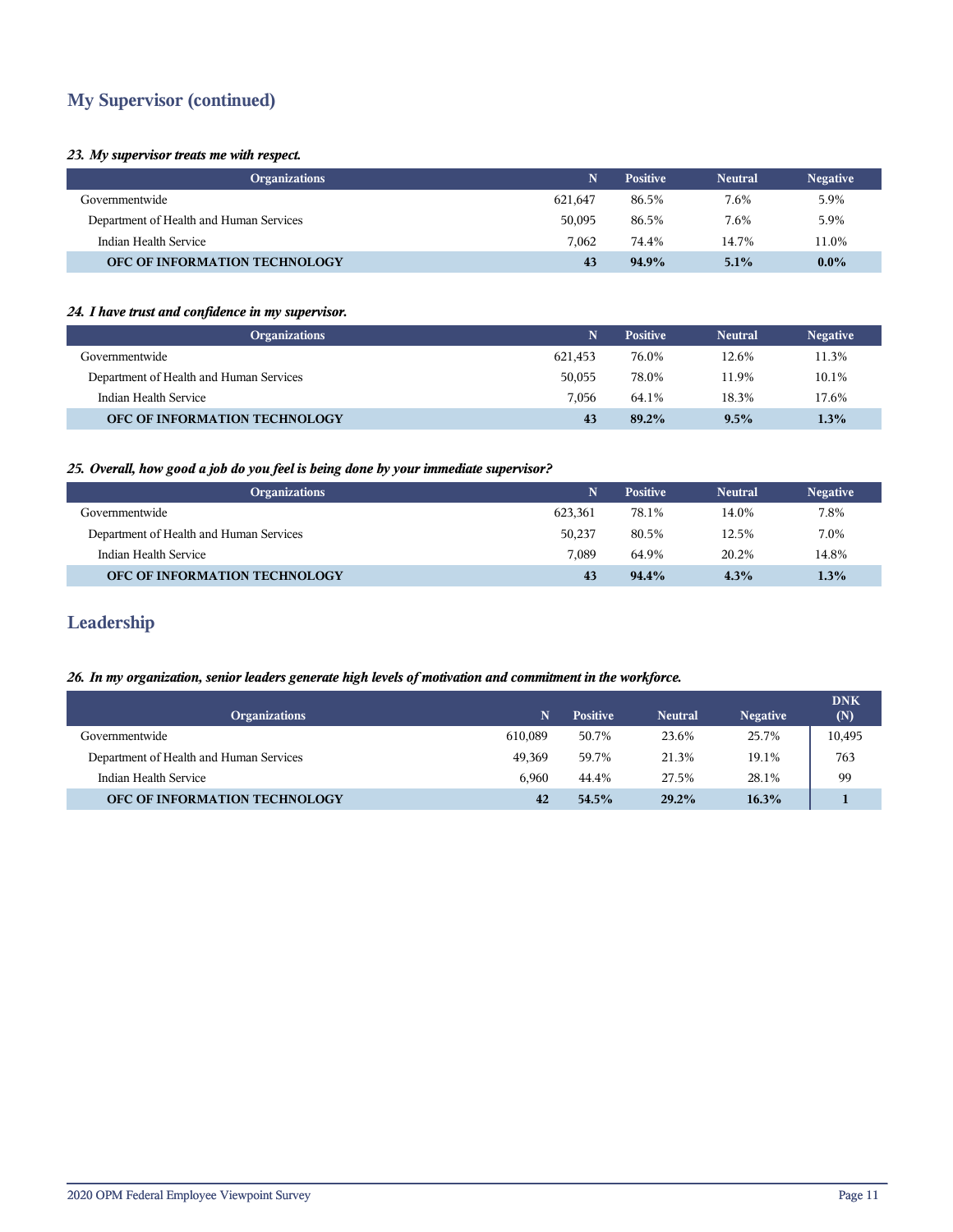## **Leadership (continued)**

#### *27. My organization's senior leaders maintain high standards of honesty and integrity.*

| <b>Organizations</b>                    | N.      | <b>Positive</b> | <b>Neutral</b> | <b>Negative</b> | <b>DNK</b><br>(N) |
|-----------------------------------------|---------|-----------------|----------------|-----------------|-------------------|
| Governmentwide                          | 589.211 | 61.0%           | 21.5%          | 17.5%           | 28,542            |
| Department of Health and Human Services | 47.938  | 65.2%           | 20.2%          | 14.6%           | 1,988             |
| Indian Health Service                   | 6.819   | 49.6%           | 28.2%          | 22.3%           | 218               |
| OFC OF INFORMATION TECHNOLOGY           | 39      | $67.4\%$        | 24.2%          | 8.3%            | 3                 |

#### *28. Managers communicate the goals of the organization.*

| <b>Organizations</b>                    | N       | <b>Positive</b> | <b>Neutral</b> | <b>Negative</b> | <b>DNK</b><br>(N) |
|-----------------------------------------|---------|-----------------|----------------|-----------------|-------------------|
| Governmentwide                          | 613.083 | 67.6%           | 17.3%          | 15.1%           | 5,087             |
| Department of Health and Human Services | 49.536  | 72.9%           | 15.5%          | 11.6%           | 405               |
| Indian Health Service                   | 6.925   | 53.6%           | 24.1%          | 22.2%           | 92                |
| OFC OF INFORMATION TECHNOLOGY           | 43      | 80.3%           | 11.3%          | 8.4%            | $\bf{0}$          |

#### *29. Managers promote communication among different work units (for example, about projects, goals, needed resources).*

| <b>Organizations</b>                    | N.      | <b>Positive</b> | <b>Neutral</b> | <b>Negative</b> | <b>DNK</b><br>(N) |
|-----------------------------------------|---------|-----------------|----------------|-----------------|-------------------|
| Governmentwide                          | 608,353 | 60.1%           | 19.8%          | 20.1%           | 11,890            |
| Department of Health and Human Services | 49.156  | 66.0%           | 18.0%          | 16.1%           | 904               |
| Indian Health Service                   | 6.932   | 47.2%           | 25.5%          | 27.3%           | 115               |
| OFC OF INFORMATION TECHNOLOGY           | 41      | 73.9%           | 14.6%          | 11.5%           |                   |

#### *30. Overall, how good a job do you feel is being done by the manager directly above your immediate supervisor?*

| <b>Organizations</b>                    |         | <b>Positive</b> | <b>Neutral</b> | <b>Negative</b> | <b>DNK</b><br>(N) |
|-----------------------------------------|---------|-----------------|----------------|-----------------|-------------------|
| Governmentwide                          | 584,531 | 66.8%           | 20.0%          | 13.2%           | 34,681            |
| Department of Health and Human Services | 47.547  | 71.7%           | 18.0%          | 10.2%           | 2,522             |
| Indian Health Service                   | 6.597   | 53.6%           | 27.2%          | 19.2%           | 450               |
| <b>OFC OF INFORMATION TECHNOLOGY</b>    | 42      | 87.8%           | 6.4%           | 5.7%            |                   |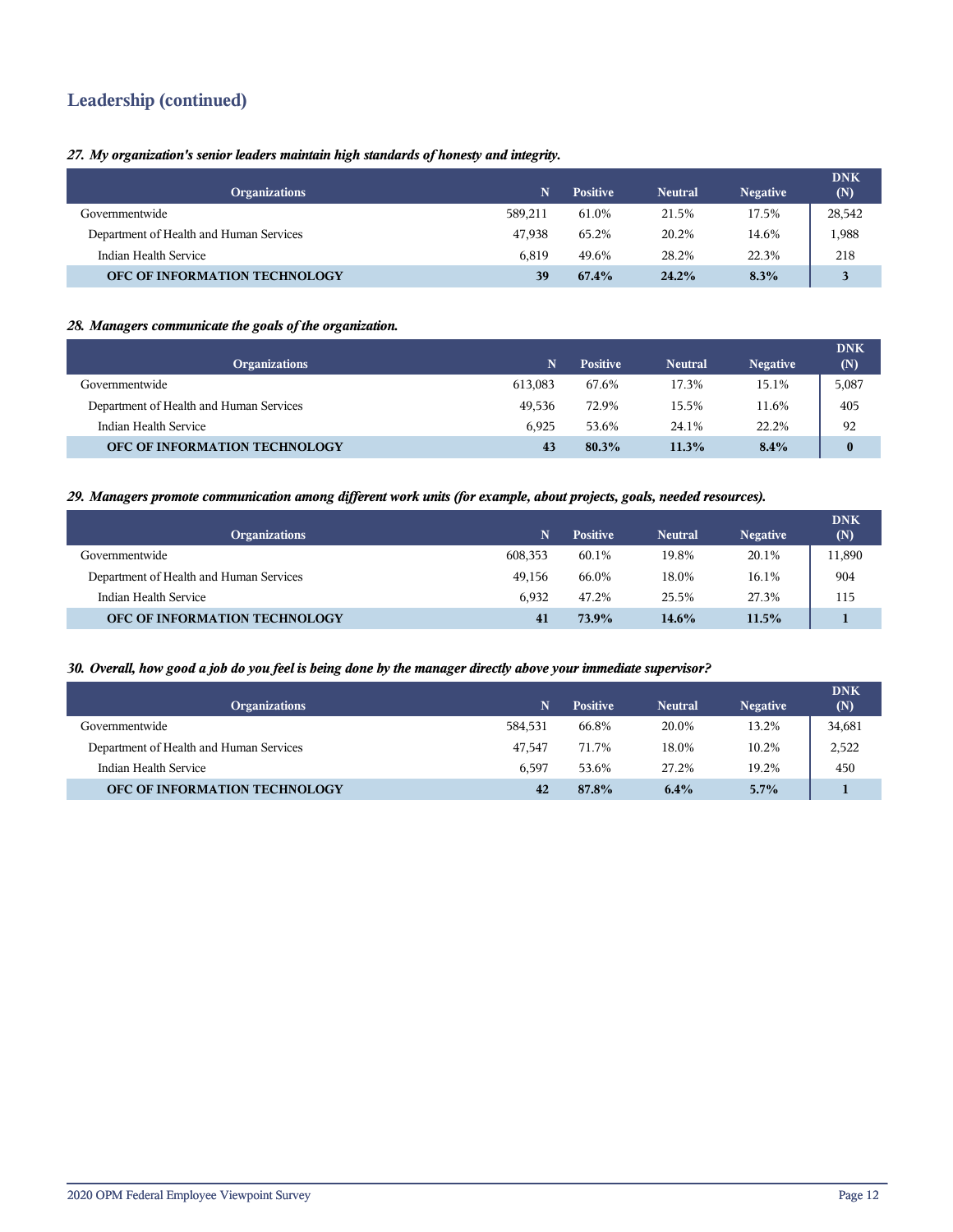## **Leadership (continued)**

#### *31. I have a high level of respect for my organization's senior leaders.*

| <b>Organizations</b>                    | N       | <b>Positive</b> | <b>Neutral</b> | <b>Negative</b> | <b>DNK</b><br>(N) |
|-----------------------------------------|---------|-----------------|----------------|-----------------|-------------------|
| Governmentwide                          | 610.973 | 61.8%           | 21.2%          | 17.0%           | 8,107             |
| Department of Health and Human Services | 49.475  | 68.2%           | 18.6%          | 13.1%           | 582               |
| Indian Health Service                   | 6.898   | 57.5%           | 24.9%          | 17.6%           | 145               |
| OFC OF INFORMATION TECHNOLOGY           | 43      | 70.0%           | 21.2%          | 8.8%            | $\bf{0}$          |

#### *32. Senior leaders demonstrate support for Work-Life programs.*

| <b>Organizations</b>                    | N.      | <b>Positive</b> | <b>Neutral</b> | <b>Negative</b> | <b>DNK</b><br>(N) |
|-----------------------------------------|---------|-----------------|----------------|-----------------|-------------------|
| Governmentwide                          | 574.976 | 64.2%           | 22.0%          | 13.8%           | 43,872            |
| Department of Health and Human Services | 47.236  | 72.8%           | 17.8%          | 9.4%            | 2,809             |
| Indian Health Service                   | 6.300   | 47.6%           | 33.3%          | 19.1%           | 735               |
| OFC OF INFORMATION TECHNOLOGY           | 40      | 78.7%           | 15.3%          | $6.0\%$         |                   |

## **My Satisfaction**

#### *33. How satisfied are you with your involvement in decisions that affect your work?*

| <b>Organizations</b>                    | N       | <b>Positive</b> | <b>Neutral</b> | <b>Negative</b> |
|-----------------------------------------|---------|-----------------|----------------|-----------------|
| Governmentwide                          | 615.320 | 57.9%           | 21.8%          | 20.2%           |
| Department of Health and Human Services | 49.876  | 63.1%           | 20.5%          | 16.4%           |
| Indian Health Service                   | 7.004   | 52.5%           | 27.3%          | 20.3%           |
| OFC OF INFORMATION TECHNOLOGY           | 43      | 78.2%           | 13.8%          | $8.0\%$         |

#### *34. How satisfied are you with the information you receive from management on what's going on in your organization?*

| <b>Organizations</b>                    | N       | <b>Positive</b> | <b>Neutral</b> | <b>Negative</b> |
|-----------------------------------------|---------|-----------------|----------------|-----------------|
| Governmentwide                          | 613.053 | 57.8%           | 20.6%          | 21.6%           |
| Department of Health and Human Services | 49.702  | 64.3%           | 19.4%          | 16.3%           |
| Indian Health Service                   | 6.978   | 47.3%           | 27.3%          | 25.5%           |
| OFC OF INFORMATION TECHNOLOGY           | 43      | 69.6%           | $17.6\%$       | 12.9%           |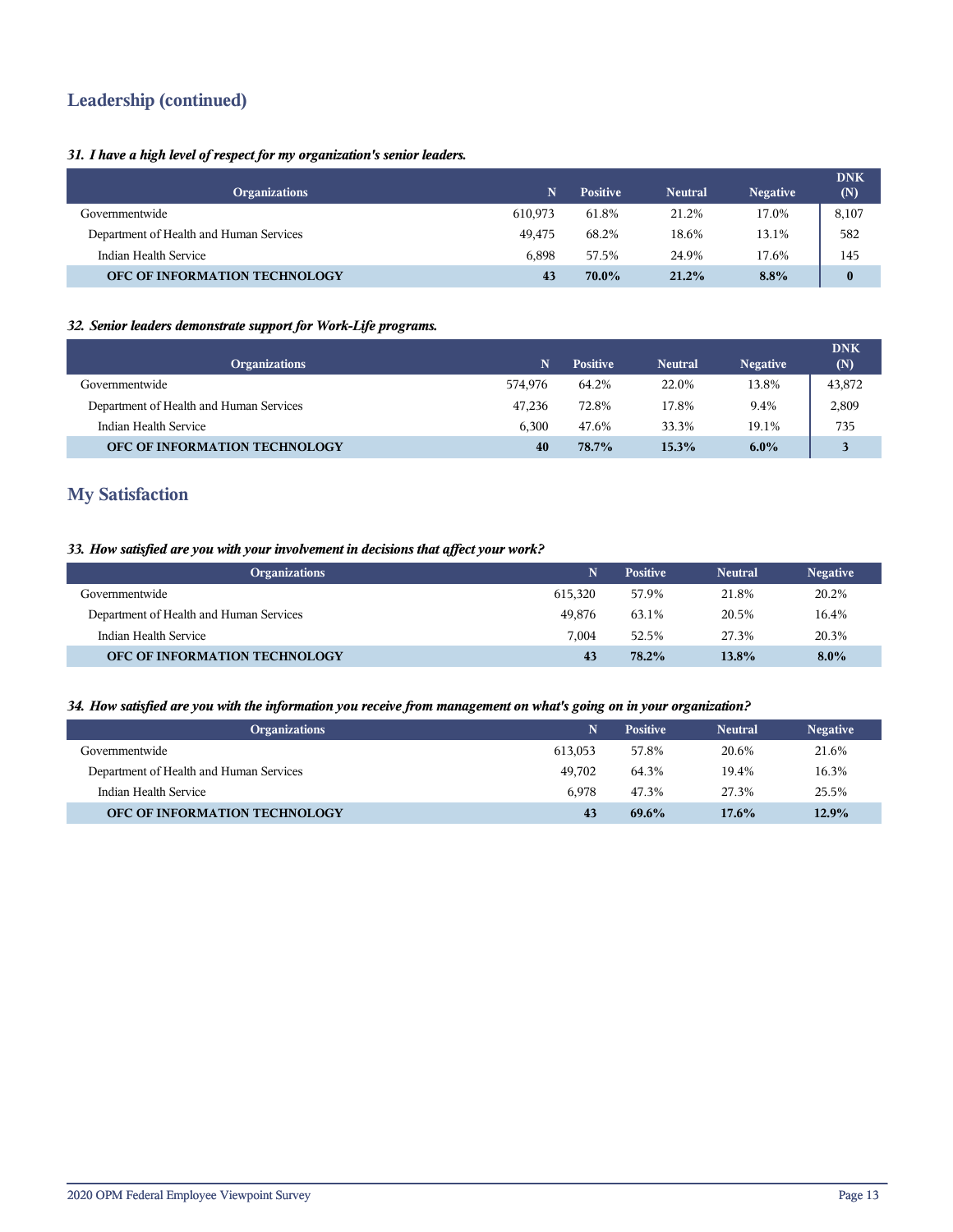## **My Satisfaction (continued)**

#### *35. How satisfied are you with the recognition you receive for doing a good job?*

| <b>Organizations</b>                    | N       | <b>Positive</b> | <b>Neutral</b> | <b>Negative</b> |
|-----------------------------------------|---------|-----------------|----------------|-----------------|
| Governmentwide                          | 612.519 | 58.7%           | 21.0%          | 20.2%           |
| Department of Health and Human Services | 49.713  | 64.3%           | 19.5%          | 16.1%           |
| Indian Health Service                   | 6.971   | 45.0%           | 28.1%          | 26.9%           |
| <b>OFC OF INFORMATION TECHNOLOGY</b>    | 42      | 81.2%           | 11.5%          | 7.3%            |

#### *36. Considering everything, how satisfied are you with your job?*

| <b>Organizations</b>                    | N       | <b>Positive</b> | <b>Neutral</b> | <b>Negative</b> |
|-----------------------------------------|---------|-----------------|----------------|-----------------|
| Governmentwide                          | 611.647 | 71.6%           | 15.4%          | 13.0%           |
| Department of Health and Human Services | 49.653  | 76.6%           | 13.9%          | 9.5%            |
| Indian Health Service                   | 6.962   | 70.5%           | 18.5%          | 11.0%           |
| OFC OF INFORMATION TECHNOLOGY           | 41      | 80.3%           | 18.3%          | $1.4\%$         |

#### *37. Considering everything, how satisfied are you with your pay?*

| <b>Organizations</b>                    | N       | <b>Positive</b> | <b>Neutral</b> | <b>Negative</b> |
|-----------------------------------------|---------|-----------------|----------------|-----------------|
| Governmentwide                          | 614.373 | 67.0%           | 15.0%          | 18.0%           |
| Department of Health and Human Services | 49.813  | 69.8%           | 15.1%          | 15.1%           |
| Indian Health Service                   | 6.968   | 63.9%           | 18.5%          | 17.6%           |
| <b>OFC OF INFORMATION TECHNOLOGY</b>    | 43      | 78.4%           | 14.6%          | $6.9\%$         |

#### *38. Considering everything, how satisfied are you with your organization?*

| <b>Organizations</b>                    | N       | <b>Positive</b> | <b>Neutral</b> | <b>Negative</b> |
|-----------------------------------------|---------|-----------------|----------------|-----------------|
| Governmentwide                          | 615.661 | 65.6%           | 18.9%          | 15.5%           |
| Department of Health and Human Services | 49.886  | 72.6%           | 16.7%          | 10.7%           |
| Indian Health Service                   | 7.008   | 60.4%           | 24.9%          | 14.7%           |
| <b>OFC OF INFORMATION TECHNOLOGY</b>    | 43      | 82.9%           | 11.5%          | $5.6\%$         |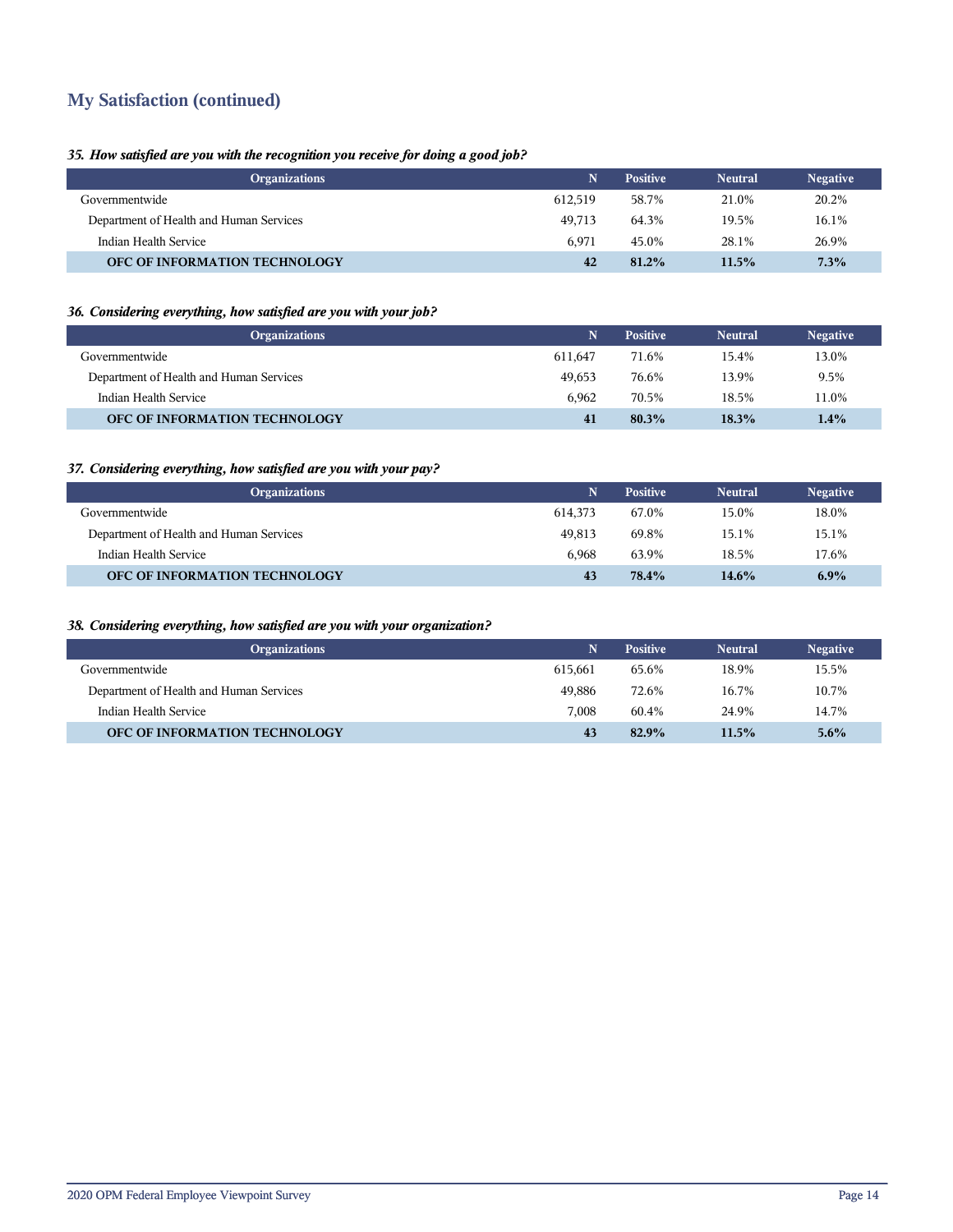### **Telework**

#### *40A. Please select the response that BEST describes your teleworking schedule (1) BEFORE the COVID-19 pandemic.*

|                                         |         | <b>Telework</b>                              |       |                     |                                      |                          |  |
|-----------------------------------------|---------|----------------------------------------------|-------|---------------------|--------------------------------------|--------------------------|--|
| <b>Organizations</b>                    |         | <b>Every</b><br>N Work Day Per Week Per Week |       | $3-4$ Days 1-2 Days | <b>Only 1-2</b><br>Days Per<br>Month | <b>Very Infrequently</b> |  |
| Governmentwide                          | 606.230 | 3.2%                                         | 5.3%  | 15.5%               | 5.0%                                 | 12.8%                    |  |
| Department of Health and Human Services | 49.449  | 4.8%                                         | 8.8%  | 37.4%               | 5.7%                                 | 11.6%                    |  |
| Indian Health Service                   | 6.817   | 3.2%                                         | 1.2%  | 2.5%                | 0.5%                                 | 3.1%                     |  |
| <b>OFC OF INFORMATION TECHNOLOGY</b>    | 43      | 52.3%                                        | 23.1% | 13.5%               | 2.1%                                 | $2.6\%$                  |  |

#### *40A. Please select the response that BEST describes your teleworking schedule (1) BEFORE the COVID-19 pandemic. (continued)*

|                                         |         | Do Not Telework                                       |                                   |                                    |                                         |
|-----------------------------------------|---------|-------------------------------------------------------|-----------------------------------|------------------------------------|-----------------------------------------|
| <b>Organizations</b>                    | N       | <b>Must Be</b><br><b>Physically</b><br><b>Present</b> | <b>Technical</b><br><b>Issues</b> | <b>Not Approved</b><br>to Telework | <b>Choose Not to</b><br><b>Telework</b> |
| Governmentwide                          | 606,230 | 23.7%                                                 | 3.4%                              | 19.1%                              | 11.8%                                   |
| Department of Health and Human Services | 49,449  | 13.1%                                                 | 1.7%                              | 7.6%                               | 9.3%                                    |
| Indian Health Service                   | 6.817   | 48.8%                                                 | 5.8%                              | 22.0%                              | 12.9%                                   |
| OFC OF INFORMATION TECHNOLOGY           | 43      | $0.0\%$                                               | 1.7%                              | 1.7%                               | 2.9%                                    |

#### *40B. Please select the response that BEST describes your teleworking schedule (2) DURING the PEAK of the pandemic.*

|                                         |         | <b>Telework</b>     |              |                                     |                                        |                   |  |
|-----------------------------------------|---------|---------------------|--------------|-------------------------------------|----------------------------------------|-------------------|--|
| <b>Organizations</b>                    |         | Every<br>N Work Day | Per.<br>Week | $3-4$ Days 1-2 Days<br>Per.<br>Week | Only $1-2$<br>Days Per<br><b>Month</b> | Very Infrequently |  |
| Governmentwide                          | 608.111 | 59.0%               | 9.5%         | 5.2%                                | 1.0%                                   | 3.3%              |  |
| Department of Health and Human Services | 49.362  | 75.3%               | 4.8%         | 2.5%                                | $0.5\%$                                | 1.7%              |  |
| Indian Health Service                   | 6.855   | 18.3%               | 4.8%         | 3.3%                                | 1.0%                                   | 4.0%              |  |
| OFC OF INFORMATION TECHNOLOGY           | 43      | $95.7\%$            | $2.6\%$      | $0.0\%$                             | $0.0\%$                                | $0.0\%$           |  |

#### *40B. Please select the response that BEST describes your teleworking schedule (2) DURING the PEAK of the pandemic. (continued)*

|                                         |             | Do Not Telework                                       |                                   |                                    |                                         |  |  |  |
|-----------------------------------------|-------------|-------------------------------------------------------|-----------------------------------|------------------------------------|-----------------------------------------|--|--|--|
| <b>Organizations</b>                    | $\mathbf N$ | <b>Must Be</b><br><b>Physically</b><br><b>Present</b> | <b>Technical</b><br><b>Issues</b> | <b>Not Approved</b><br>to Telework | <b>Choose Not to</b><br><b>Telework</b> |  |  |  |
| Governmentwide                          | 608,111     | 16.0%                                                 | 1.6%                              | $2.2\%$                            | $2.2\%$                                 |  |  |  |
| Department of Health and Human Services | 49,362      | 9.7%                                                  | 1.3%                              | 2.2%                               | 2.0%                                    |  |  |  |
| Indian Health Service                   | 6,855       | 43.6%                                                 | 5.9%                              | 10.6%                              | 8.6%                                    |  |  |  |
| OFC OF INFORMATION TECHNOLOGY           | 43          | $0.0\%$                                               | $0.0\%$                           | 1.7%                               | $0.0\%$                                 |  |  |  |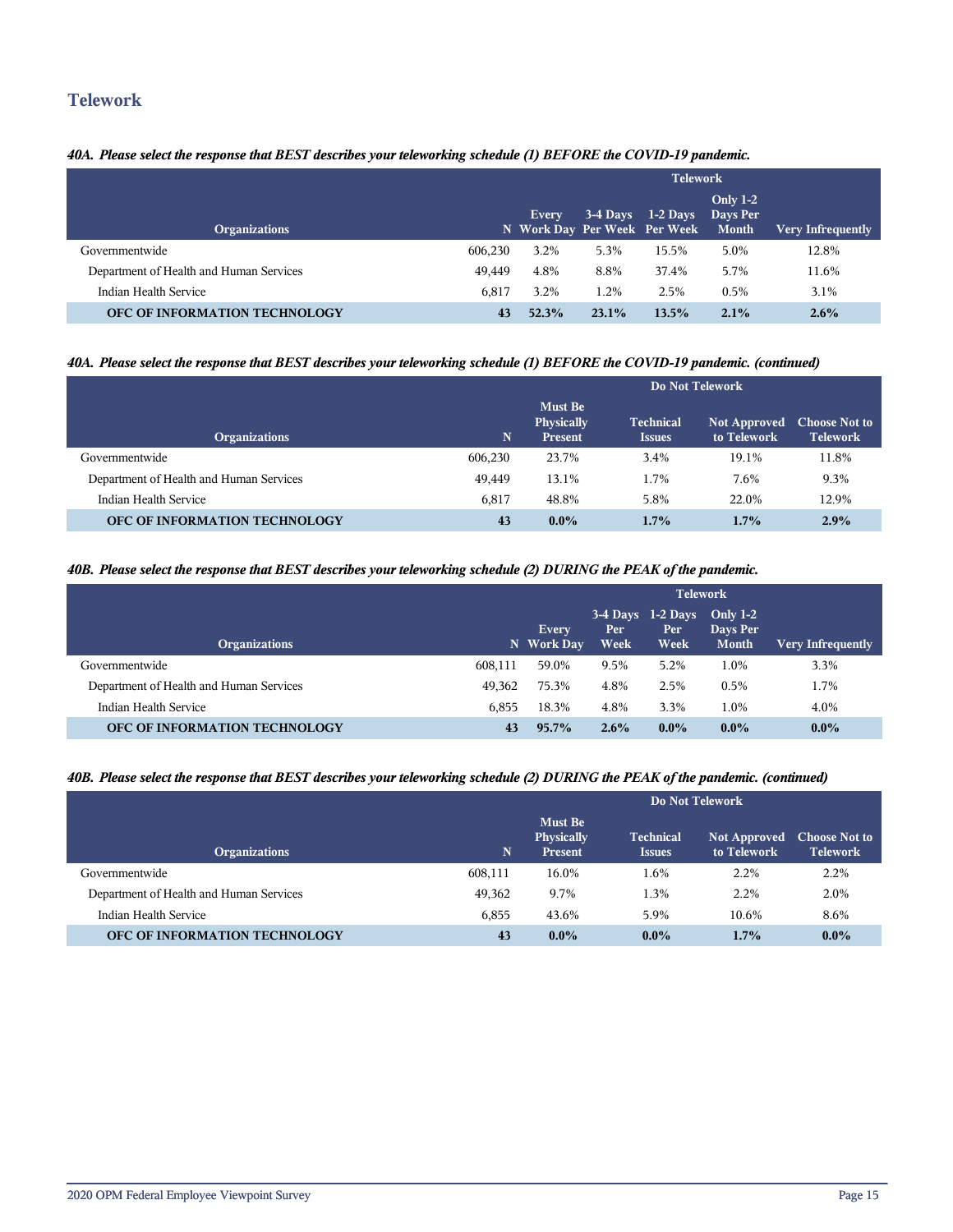## **Telework (continued)**

#### *40C. Please select the response that BEST describes your teleworking schedule (3) AS OF the date you responded to this survey.*

|                                         |         | <b>Telework</b>              |          |                            |                                        |                   |  |
|-----------------------------------------|---------|------------------------------|----------|----------------------------|----------------------------------------|-------------------|--|
| <b>Organizations</b>                    |         | Every<br>N Work Day Per Week | 3-4 Days | $1-2$ Days<br>Per.<br>Week | Only $1-2$<br>Days Per<br><b>Month</b> | Very Infrequently |  |
| Governmentwide                          | 604.562 | 47.3%                        | 11.6%    | 8.0%                       | 1.7%                                   | 3.9%              |  |
| Department of Health and Human Services | 49.303  | 69.8%                        | 7.3%     | 4.1%                       | 0.8%                                   | l.8%              |  |
| Indian Health Service                   | 6.783   | 15.6%                        | 4.4%     | 3.4%                       | 1.0%                                   | 3.3%              |  |
| OFC OF INFORMATION TECHNOLOGY           | 43      | 97.4%                        | $2.6\%$  | $0.0\%$                    | $0.0\%$                                | $0.0\%$           |  |

#### *40C. Please select the response that BEST describes your teleworking schedule (3) AS OF the date you responded to this survey. (continued)*

|                                         |             | Do Not Telework                                       |                                   |                                    |                                         |  |  |
|-----------------------------------------|-------------|-------------------------------------------------------|-----------------------------------|------------------------------------|-----------------------------------------|--|--|
| <b>Organizations</b>                    | $\mathbf N$ | <b>Must Be</b><br><b>Physically</b><br><b>Present</b> | <b>Technical</b><br><b>Issues</b> | <b>Not Approved</b><br>to Telework | <b>Choose Not to</b><br><b>Telework</b> |  |  |
| Governmentwide                          | 604.562     | 18.3%                                                 | 1.7%                              | 3.9%                               | 3.5%                                    |  |  |
| Department of Health and Human Services | 49,303      | 10.3%                                                 | 1.3%                              | 2.2%                               | 2.4%                                    |  |  |
| Indian Health Service                   | 6,783       | 45.5%                                                 | 5.7%                              | 11.0%                              | 10.0%                                   |  |  |
| OFC OF INFORMATION TECHNOLOGY           | 43          | $0.0\%$                                               | $0.0\%$                           | $0.0\%$                            | $0.0\%$                                 |  |  |

## **Work-Life**

#### *58. How satisfied are you with the Telework program in your agency?*

| <b>Organizations</b>                    | 'N.     | <b>Positive</b> | <b>Neutral</b> | <b>Negative</b> | <b>Choose Not to</b><br>Participate<br>(N) | <b>Not</b><br><b>Available to</b><br>Me<br>(N) | <b>Unaware of</b><br>Program<br>(N) |
|-----------------------------------------|---------|-----------------|----------------|-----------------|--------------------------------------------|------------------------------------------------|-------------------------------------|
| Governmentwide                          | 512,728 | 78.4%           | 11.5%          | 10.1%           | 9.996                                      | 70,318                                         | 5,155                               |
| Department of Health and Human Services | 44.721  | 87.7%           | 7.1%           | 5.2%            | 678                                        | 3,281                                          | 319                                 |
| Indian Health Service                   | 3.309   | 60.8%           | 25.6%          | 13.6%           | 396                                        | 2.764                                          | 267                                 |
| OFC OF INFORMATION TECHNOLOGY           | 43      | $96.5\%$        | 2.1%           | 1.3%            | 0                                          | $\bf{0}$                                       | $\bf{0}$                            |

#### *59. Which of the following Work-Life programs have you participated in or used at your agency within the last 12 months? (Mark all that apply)*

| <b>Organizations</b>                    | N       | <b>Alternative</b><br>Work<br><b>Schedules</b> | <b>Health and</b><br><b>Wellness</b><br><b>Programs</b> | <b>Employee</b><br><b>Assistance</b><br>Program - EAP | <b>Child Care</b><br><b>Programs</b> | Elder Care<br><b>Programs</b> | <b>None</b><br><b>Listed</b> |
|-----------------------------------------|---------|------------------------------------------------|---------------------------------------------------------|-------------------------------------------------------|--------------------------------------|-------------------------------|------------------------------|
| Governmentwide                          | 594.723 | 48.8%                                          | 18.9%                                                   | 5.6%                                                  | 2.8%                                 | 0.5%                          | 41.6%                        |
| Department of Health and Human Services | 48.694  | 40.9%                                          | 30.4%                                                   | 7.1%                                                  | 3.5%                                 | 1.2%                          | 40.3%                        |
| Indian Health Service                   | 6.700   | 26.8%                                          | 29.5%                                                   | 5.3%                                                  | 0.8%                                 | 0.5%                          | 52.0%                        |
| <b>OFC OF INFORMATION TECHNOLOGY</b>    | 43      | 23.8%                                          | 11.7%                                                   | $1.7\%$                                               | $0.0\%$                              | $1.7\%$                       | 67.9%                        |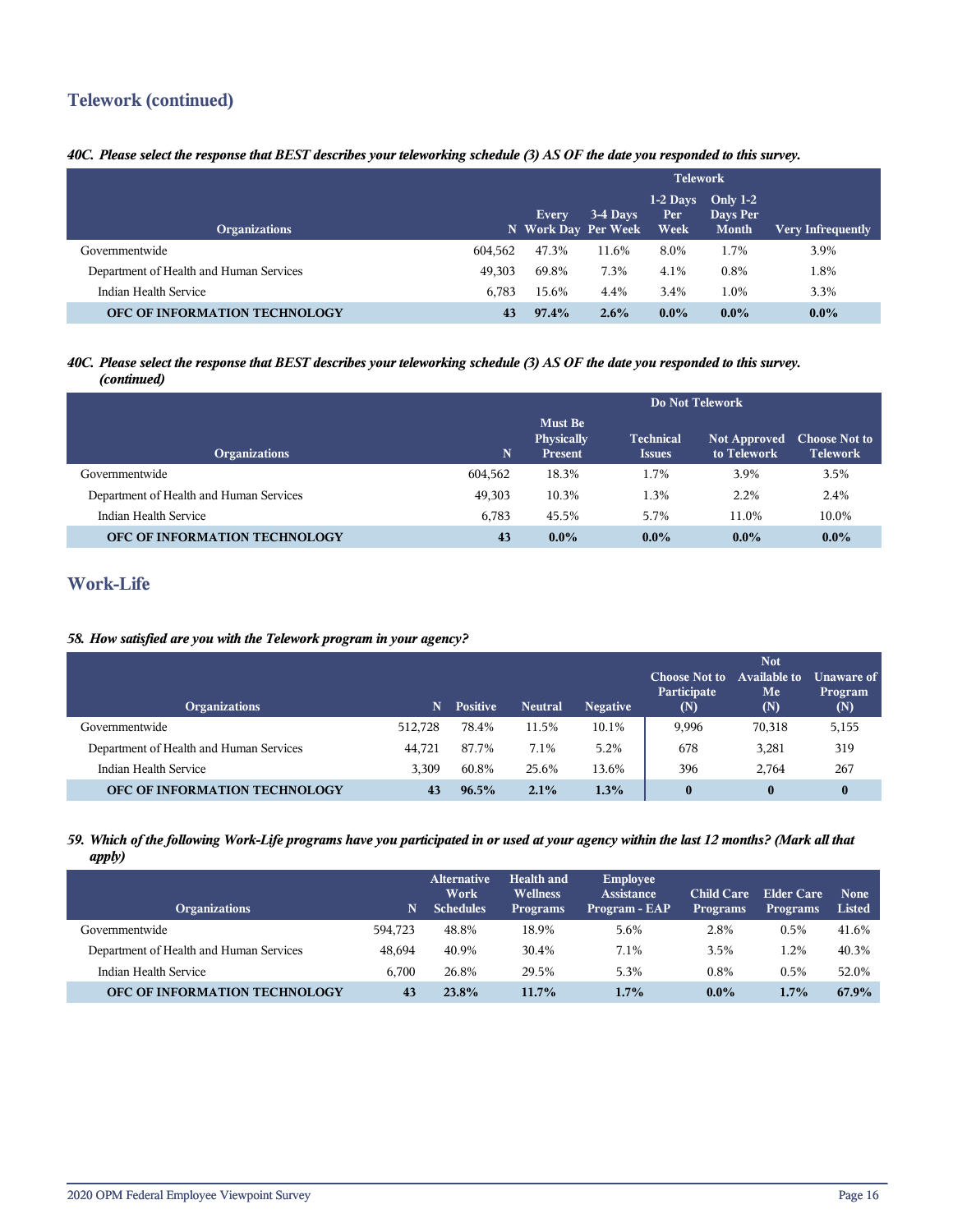## **Work-Life (continued)**

*60. How satisfied are you with the following Work-Life programs in your agency? Alternative Work Schedules (for example, compressed work schedule, flexible work schedule)*

| <b>Organizations</b>                    | N       | <b>Positive</b> | <b>Neutral</b> | <b>Negative</b> | <b>Choose Not to</b><br>Participate<br>(N) | <b>Not</b><br>Available to<br>Me<br>(N) | Unaware of<br><b>Programs</b><br>(N) |
|-----------------------------------------|---------|-----------------|----------------|-----------------|--------------------------------------------|-----------------------------------------|--------------------------------------|
| Governmentwide                          | 420,768 | 82.5%           | 12.1%          | 5.4%            | 92,389                                     | 67,807                                  | 14,558                               |
| Department of Health and Human Services | 30.784  | 83.8%           | 12.1%          | 4.1%            | 11,534                                     | 5,095                                   | 1,326                                |
| Indian Health Service                   | 3.562   | 63.6%           | 25.6%          | 10.8%           | 608                                        | 2.066                                   | 468                                  |
| OFC OF INFORMATION TECHNOLOGY           | 18      | 70.0%           | 17.8%          | $12.2\%$        | <b>16</b>                                  |                                         | $\overline{2}$                       |

*61. How satisfied are you with the following Work-Life programs in your agency? Health and Wellness Programs (for example, onsite exercise, flu vaccination, medical screening, CPR training, health and wellness fair)*

| <b>Organizations</b>                    | N       | <b>Positive</b> | <b>Neutral</b> | <b>Negative</b> | <b>Choose Not to</b><br>Participate<br>(N) | <b>Not</b><br><b>Available to</b><br>Me<br>(N) | Unaware of<br><b>Programs</b><br>(N) |
|-----------------------------------------|---------|-----------------|----------------|-----------------|--------------------------------------------|------------------------------------------------|--------------------------------------|
| Governmentwide                          | 366.652 | 63.8%           | 27.1%          | 9.1%            | 125.421                                    | 54,613                                         | 44,877                               |
| Department of Health and Human Services | 35.765  | 80.4%           | 16.1%          | 3.4%            | 9,437                                      | 1,684                                          | 1,539                                |
| Indian Health Service                   | 5.399   | 68.3%           | 25.0%          | 6.7%            | 399                                        | 500                                            | 359                                  |
| OFC OF INFORMATION TECHNOLOGY           | 21      | $56.1\%$        | 40.8%          | $3.0\%$         | 10                                         | 8                                              | 4                                    |

*62. How satisfied are you with the following Work-Life programs in your agency? Employee Assistance Program - EAP (for example, short-term counseling, referral services, legal services, education services)*

| <b>Organizations</b>                    | N       | <b>Positive</b> | <b>Neutral</b> | <b>Negative</b> | <b>Choose Not to</b><br>Participate<br>(N) | <b>Not</b><br>Available to<br>Me<br>(N) | Unaware of <b>I</b><br><b>Programs</b><br>(N) |
|-----------------------------------------|---------|-----------------|----------------|-----------------|--------------------------------------------|-----------------------------------------|-----------------------------------------------|
| Governmentwide                          | 270.883 | 51.1%           | 42.7%          | 6.3%            | 266.695                                    | 13,796                                  | 42,632                                        |
| Department of Health and Human Services | 21.027  | 58.5%           | 36.6%          | 4.9%            | 23,962                                     | 711                                     | 2,846                                         |
| Indian Health Service                   | 3.645   | 45.2%           | 47.7%          | 7.1%            | 2.004                                      | 346                                     | 708                                           |
| <b>OFC OF INFORMATION TECHNOLOGY</b>    | 15      | 59.1%           | 40.9%          | $0.0\%$         | 27                                         |                                         |                                               |

*63. How satisfied are you with the following Work-Life programs in your agency? Child Care Programs (for example, child care center, parenting classes and support groups, back-up care, subsidy, flexible spending account)*

| <b>Organizations</b>                    | N       | <b>Positive</b> | <b>Neutral</b> | <b>Negative</b> | <b>Choose Not to</b><br>Participate<br>(N) | <b>Not</b><br><b>Available to</b><br>Me<br>(N) | Unaware of<br><b>Programs</b><br>(N) |
|-----------------------------------------|---------|-----------------|----------------|-----------------|--------------------------------------------|------------------------------------------------|--------------------------------------|
| Governmentwide                          | 174.140 | 36.9%           | 55.6%          | 7.5%            | 300.375                                    | 55,448                                         | 63,609                               |
| Department of Health and Human Services | 13.821  | 46.2%           | 47.8%          | 5.9%            | 27,328                                     | 3,402                                          | 3,934                                |
| Indian Health Service                   | 2.057   | 28.1%           | 61.8%          | 10.1%           | 1.813                                      | 1.430                                          | 1,396                                |
| OFC OF INFORMATION TECHNOLOGY           | 10      | $16.9\%$        | 83.1%          | $0.0\%$         | 25                                         | 4                                              | 4                                    |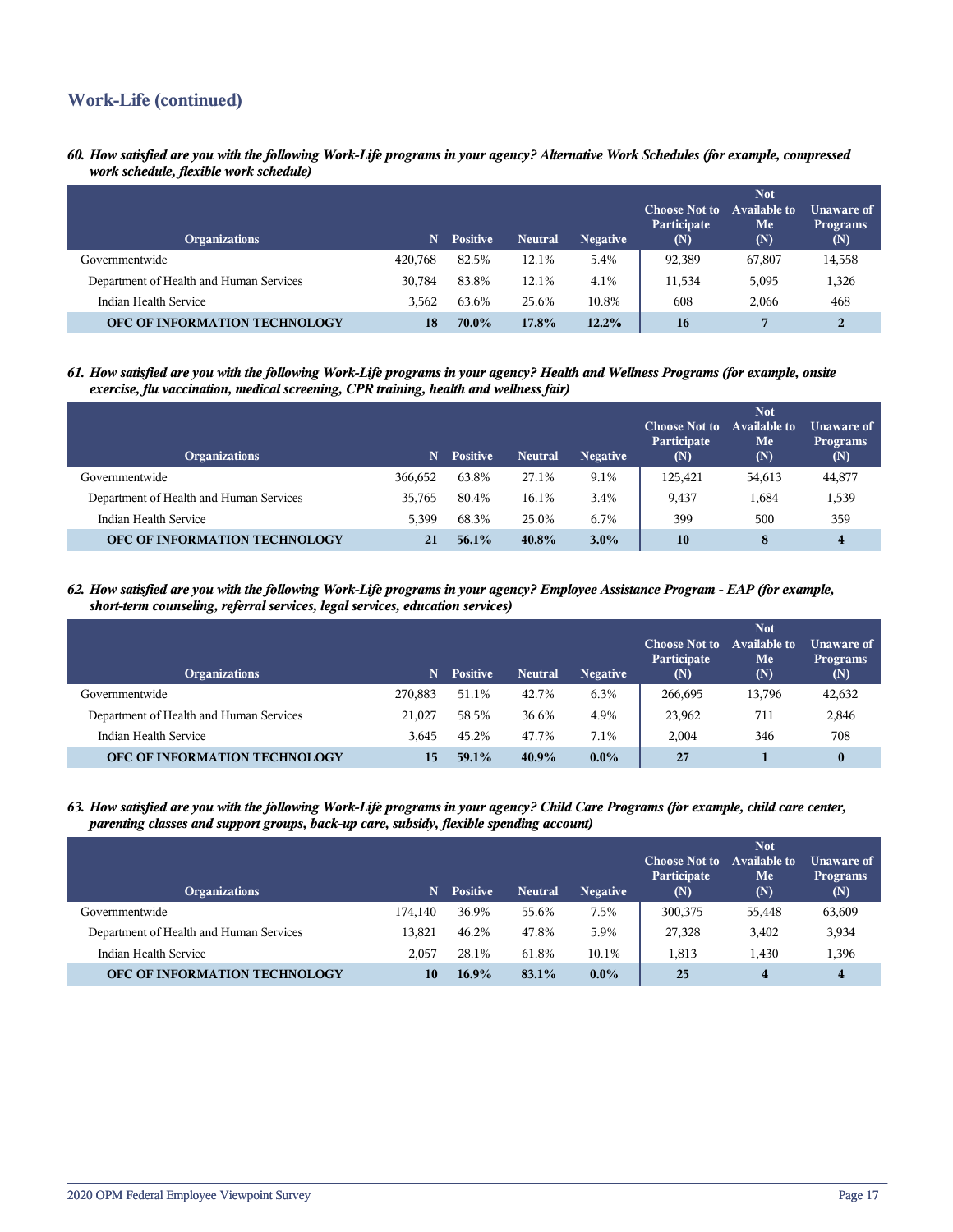## **Work-Life (continued)**

*64. How satisfied are you with the following Work-Life programs in your agency? Elder Care Programs (for example, elder/adult care, support groups, resources)*

| <b>Organizations</b>                    | 'N.     | <b>Positive</b> | <b>Neutral</b> | <b>Negative</b> | <b>Choose Not to</b><br>Participate<br>(N) | <b>Not</b><br>Available to<br>Me<br>(N) | <b>Unaware of</b><br><b>Programs</b><br>(N) |
|-----------------------------------------|---------|-----------------|----------------|-----------------|--------------------------------------------|-----------------------------------------|---------------------------------------------|
| Governmentwide                          | 140.850 | 28.5%           | 66.2%          | 5.3%            | 298,503                                    | 49,768                                  | 101,189                                     |
| Department of Health and Human Services | 11.116  | 38.8%           | 57.2%          | 4.0%            | 27,995                                     | 2,909                                   | 6,319                                       |
| Indian Health Service                   | 1.956   | 26.6%           | 64.6%          | 8.8%            | 1.761                                      | 1,290                                   | 1,659                                       |
| OFC OF INFORMATION TECHNOLOGY           | 11      | 32.3%           | 67.7%          | $0.0\%$         | 20                                         | 2                                       | 10                                          |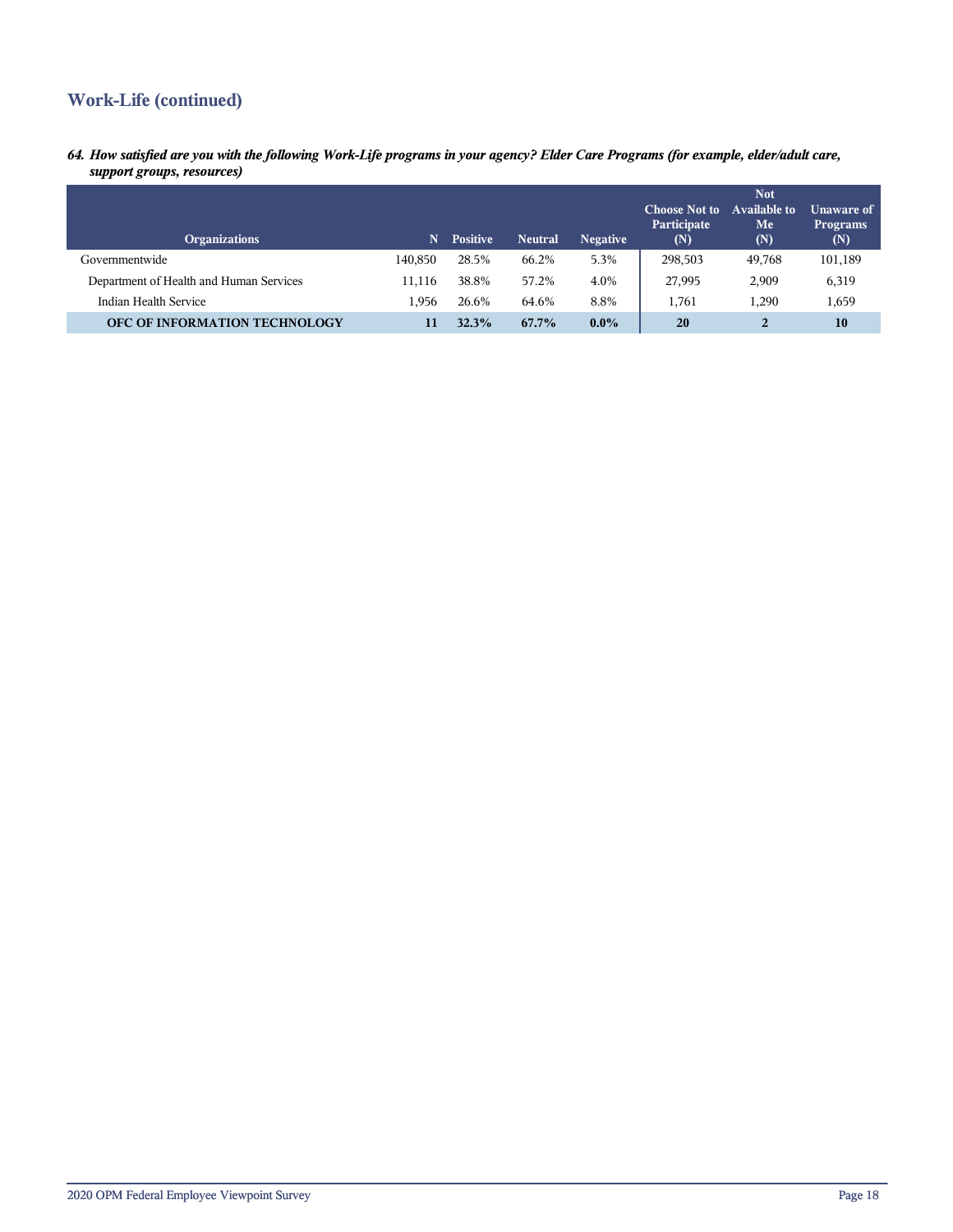## **My Employment Demographics**

#### *Where do you work?*

| Response                                           | $\frac{0}{2}$ |
|----------------------------------------------------|---------------|
| Headquarters                                       | 67.4%         |
| Field                                              | $0.0\%$       |
| Full-time telework (e.g., home office, telecenter) | 32.6%         |

#### *What is your supervisory status?*

| <b>Response</b> | $\frac{0}{0}$ |
|-----------------|---------------|
| Senior Leader   | 2.3%          |
| Manager         | 7.0%          |
| Supervisor      | 20.9%         |
| Team Leader     | 14.0%         |
| Non-Supervisor  | 55.8%         |
|                 |               |

#### *What is your pay category/grade?*

| <b>Response</b>                                      | $\frac{0}{0}$ |
|------------------------------------------------------|---------------|
| Federal Wage System                                  | $0.0\%$       |
| GS 1-6                                               | 2.3%          |
| GS 7-12                                              | 2.3%          |
| GS 13-15                                             | 86.0%         |
| Senior Executive Service                             | 2.3%          |
| Senior Level (SL) or Scientific or Professional (ST) | $0.0\%$       |
| Other                                                | 7.0%          |

#### *What is your US military service status?*

| Response                                | $\frac{0}{0}$ |
|-----------------------------------------|---------------|
| No Prior Military Service               | 79.1%         |
| Currently in National Guard or Reserves | $0.0\%$       |
| Retired                                 | 4.7%          |
| Separated or Discharged                 | 16.3%         |

Note: Percentages for demographic questions are unweighted.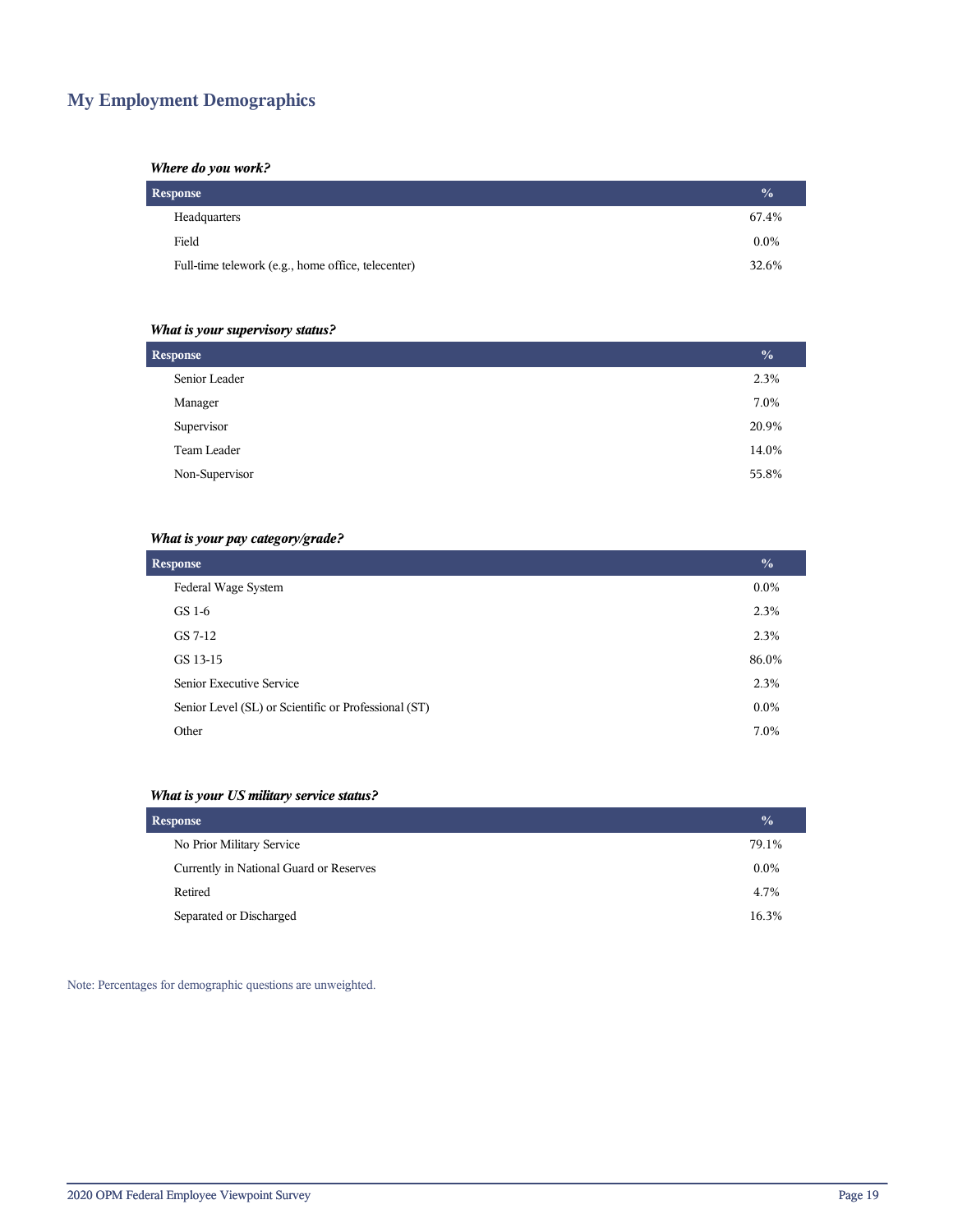## **My Employment Demographics (continued)**

#### *Are you:*

| <b>Response</b>                                                                                                                              | $\frac{0}{0}$ |
|----------------------------------------------------------------------------------------------------------------------------------------------|---------------|
| The spouse of a current active duty service member of the U.S. Armed Forces                                                                  | $0.0\%$       |
| The spouse of a service member who retired or separated from active duty in the U.S. Armed Forces with a<br>disability rating of 100 percent | $0.0\%$       |
| The widow(er) of a service member killed while on active duty in the U.S. Armed Forces                                                       | $0.0\%$       |
| None of the categories listed                                                                                                                | 100.0%        |

#### *Have you been hired under the Military Spouse Non-Competitive Hiring Authority?*

| Response       |       |
|----------------|-------|
| Yes            | $- -$ |
| N <sub>0</sub> | $- -$ |
|                |       |

*Note: If the response to the previous question on if you are a military spouse was "None of the categories listed," this item was skipped.*

#### *How long have you been with the Federal Government (excluding military service)?*

| <b>Response</b>    | $\frac{0}{0}$ |
|--------------------|---------------|
| Less than 1 year   | $0.0\%$       |
| 1 to 3 years       | 9.3%          |
| 4 to 5 years       | 14.0%         |
| 6 to 10 years      | 11.6%         |
| 11 to 14 years     | 9.3%          |
| 15 to 20 years     | 16.3%         |
| More than 20 years | 39.5%         |

#### *How long have you been with your current agency (for example, Department of Justice, Environmental Protection Agency)?*

| Response           | $\frac{0}{0}$ |
|--------------------|---------------|
| Less than 1 year   | 2.3%          |
| 1 to 3 years       | 18.6%         |
| 4 to 5 years       | 20.9%         |
| 6 to 10 years      | 9.3%          |
| 11 to 14 years     | 4.7%          |
| 15 to 20 years     | 14.0%         |
| More than 20 years | 30.2%         |

Note: Percentages for demographic questions are unweighted.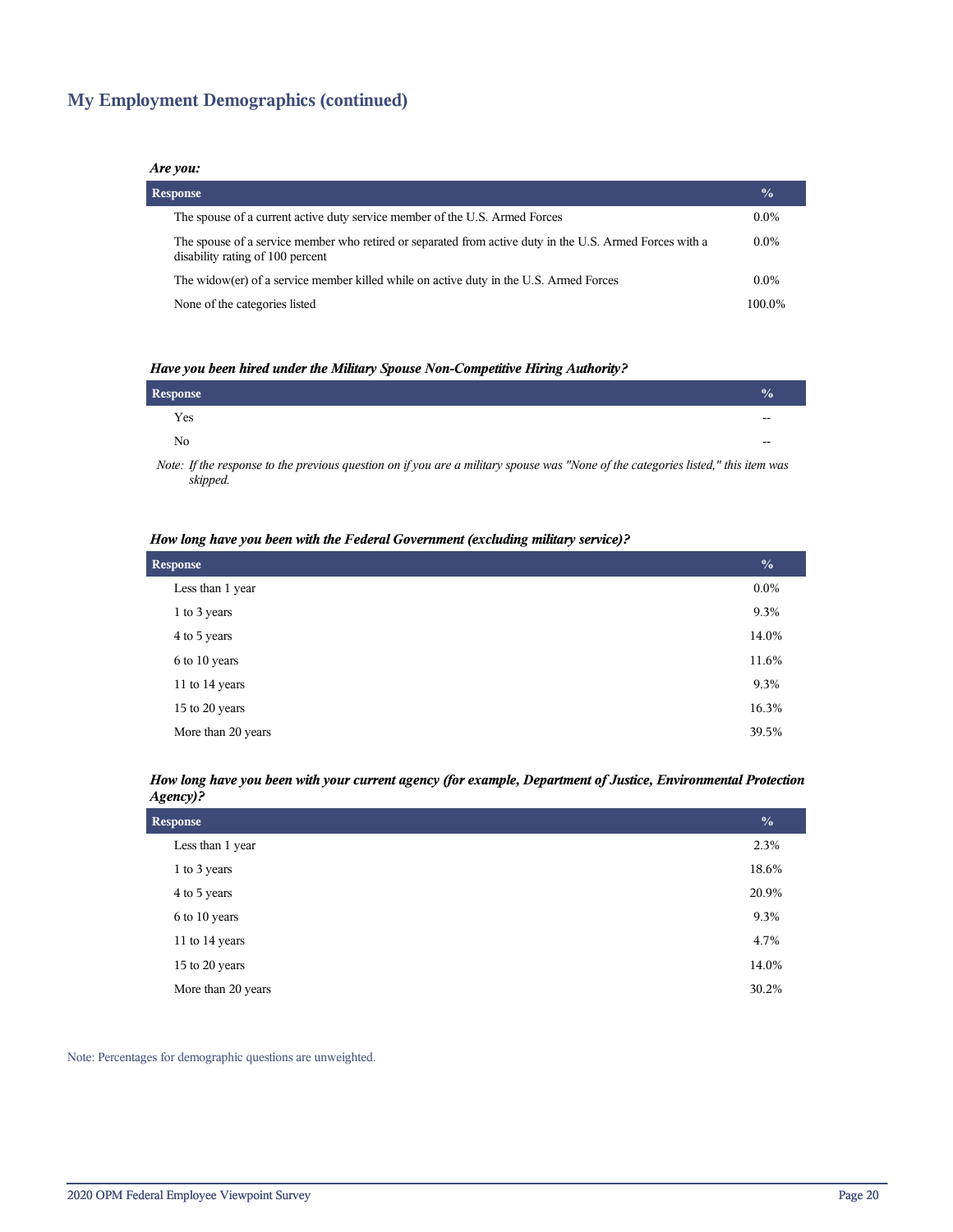## **My Employment Demographics (continued)**

#### *Are you considering leaving your organization within the next year, and if so, why?*

| <b>Response</b>                                         | <b>Before the</b><br>COVID-19<br>pandemic<br>$\frac{0}{0}$ | Today<br>$\frac{0}{0}$ |
|---------------------------------------------------------|------------------------------------------------------------|------------------------|
| No.                                                     | 72.1%                                                      | 76.7%                  |
| Yes, to retire                                          | 11.6%                                                      | 9.3%                   |
| Yes, to take another job within the Federal Government  | 16.3%                                                      | 14.0%                  |
| Yes, to take another job outside the Federal Government | $0.0\%$                                                    | $0.0\%$                |
| Yes, other                                              | $0.0\%$                                                    | $0.0\%$                |

#### *Has your intention to leave your organization within the next year changed because of the COVID-19 pandemic?*

| <b>Response</b> | $\frac{1}{2}$ |
|-----------------|---------------|
| Yes             | 75.0%         |
| No.             | 25.0%         |

*Note: If the response to your considering leaving your organization did not differ between "Before the COVID-19 Pandemic" and "Today," this item was skipped.*

#### *I am planning to retire:*

| <b>Response</b>   | <b>Before the</b><br>COVID-19<br>pandemic<br>$\frac{0}{0}$ | <b>Today</b><br>$\frac{0}{0}$ |
|-------------------|------------------------------------------------------------|-------------------------------|
| Less than 1 year  | 7.1%                                                       | 4.8%                          |
| 1 year            | $0.0\%$                                                    | 4.8%                          |
| 2 years           | 7.1%                                                       | 4.8%                          |
| 3 years           | 4.8%                                                       | 4.8%                          |
| 4 years           | 7.1%                                                       | 9.5%                          |
| 5 years           | 7.1%                                                       | 9.5%                          |
| More than 5 years | 66.7%                                                      | 61.9%                         |
|                   |                                                            |                               |

#### *Has your retirement plan changed because of the COVID-19 pandemic?*

| Response     |  |  |  |  |                                                                                                                                                                                                                                                                                                                   |  | $\frac{0}{2}$ |
|--------------|--|--|--|--|-------------------------------------------------------------------------------------------------------------------------------------------------------------------------------------------------------------------------------------------------------------------------------------------------------------------|--|---------------|
| Yes          |  |  |  |  |                                                                                                                                                                                                                                                                                                                   |  | 33.3%         |
| No           |  |  |  |  |                                                                                                                                                                                                                                                                                                                   |  | 66.7%         |
| $\mathbf{v}$ |  |  |  |  | $\mathcal{L}$ and $\mathcal{L}$ and $\mathcal{L}$ are $\mathcal{L}$ and $\mathcal{L}$ are $\mathcal{L}$ and $\mathcal{L}$ and $\mathcal{L}$ are $\mathcal{L}$ and $\mathcal{L}$ and $\mathcal{L}$ are $\mathcal{L}$ and $\mathcal{L}$ and $\mathcal{L}$ are $\mathcal{L}$ and $\mathcal{L}$ and $\mathcal{L}$ are |  |               |

*Note: If the response to your retirement plans did not differ between "Before the COVID-19 Pandemic" and "Today," this item was skipped.*

Note: Percentages for demographic questions are unweighted.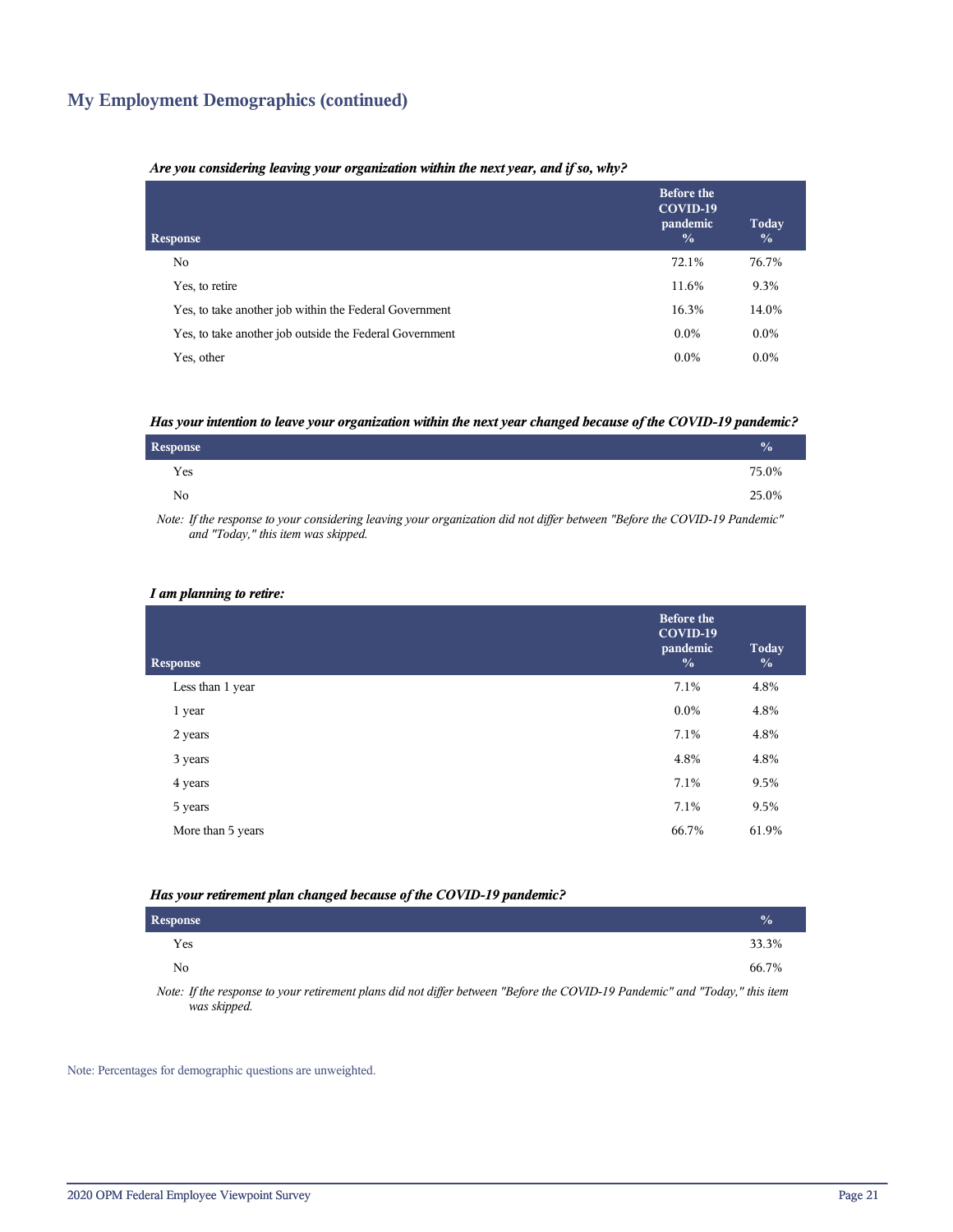## **My Personal Demographics**

| <i>TH</i> C fou of Hispanic, Eauno, or Spanish origin.                                            |               |
|---------------------------------------------------------------------------------------------------|---------------|
| <b>Response</b>                                                                                   | $\frac{0}{0}$ |
| Yes                                                                                               |               |
| No                                                                                                |               |
| Note: All results are suppressed when any single demographic category has fewer than 4 responses. |               |

#### *Are you of Hispanic, Latino, or Spanish origin?*

| Please select the racial category or categories with which you most closely identify. |  |
|---------------------------------------------------------------------------------------|--|

| <b>Response</b>                                                                                   | $\frac{0}{0}$ |
|---------------------------------------------------------------------------------------------------|---------------|
| White                                                                                             |               |
| Black or African American                                                                         |               |
| All other races                                                                                   |               |
| Note: All results are suppressed when any single demographic category has fewer than 4 responses. |               |

#### *What is your age group?*

| <b>Response</b>    | $\sqrt{0}$ |
|--------------------|------------|
| 29 years and under | $-$        |
| 30-39 years old    | --         |
| 40-49 years old    | $-$        |
| 50-59 years old    | --         |
| 60 years or older  | $-$        |
|                    |            |

*Note: All results are suppressed when any single demographic category has fewer than 4 responses.*

#### *What is the highest degree or level of education you have completed?*

| <b>Response</b>                                 | $\frac{1}{2}$ |
|-------------------------------------------------|---------------|
| Less than High School/ High School Diploma/ GED | $0.0\%$       |
| Certification/Some College/Associate's Degree   | 23.8%         |
| Bachelor's Degree                               | 33.3%         |
| Advanced Degrees (Post Bachelor's Degree)       | 42.9%         |

Note: Percentages for demographic questions are unweighted. For confidentiality reasons, percentages for the 'My Personal Demographics' questions may be suppressed. Any suppressed percentages are noted.